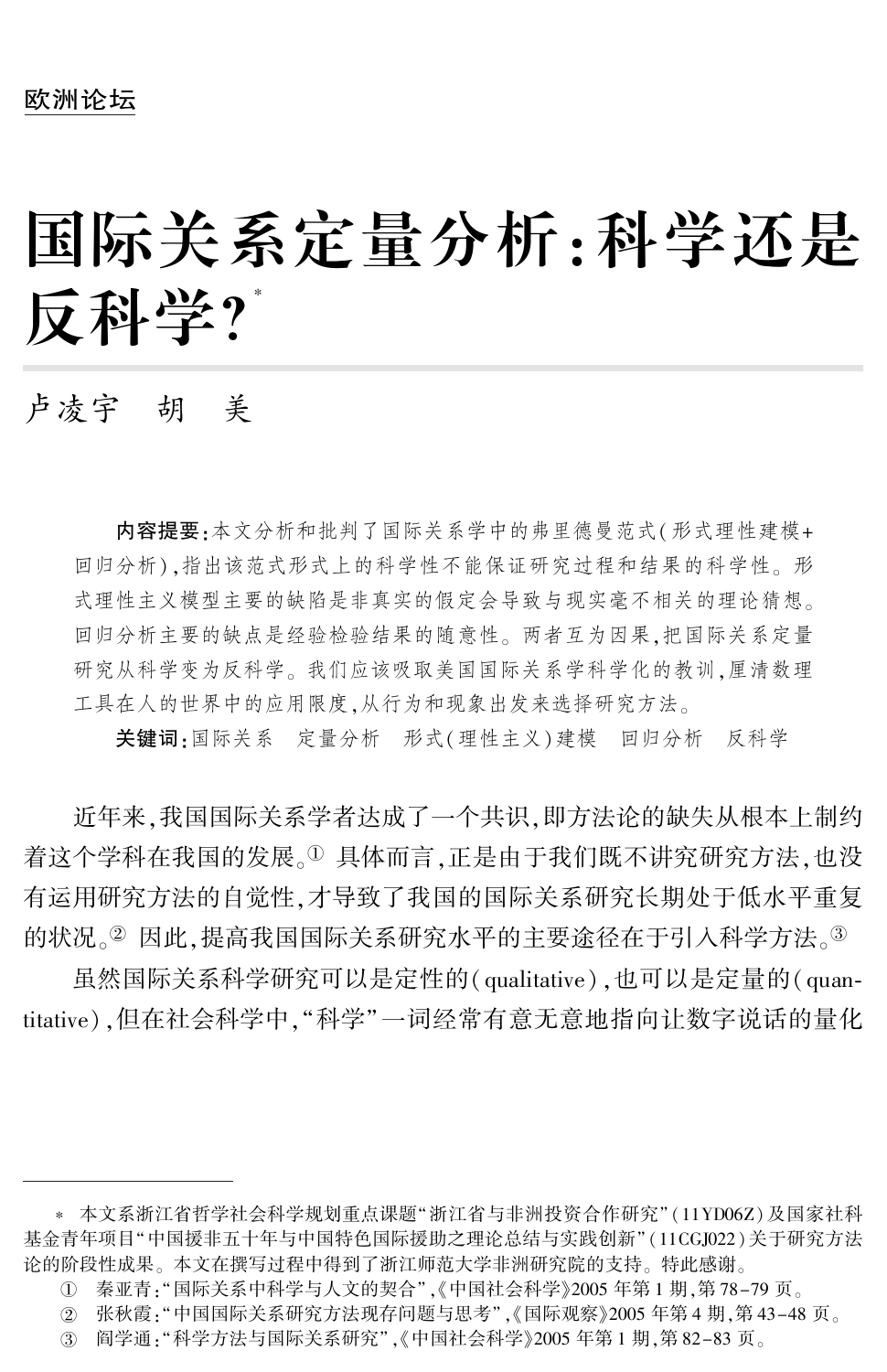分析。<sup>淤</sup> 个案分析(case study)是定性分析最常用的方法,但即使包含若干案例 的比较个案分析也被指责为既存在样本选择偏差(selection bias), 2又缺乏外在 有效性(external validity)或外延(extension),因此,"科学"性较低。<sup>3</sup>作为这一 思维定式的映射,在美国国际关系学界,定量分析是主流的研究方法。

近年来,国内学者也越来越推崇定量研究。 《国际政治科学》杂志的创刊和 快速发展,就体现并引导了这个潮流。 回避量化分析甚至被认为是思想懒惰的 表现。与此同时,国内学者也开始关注国际关系定量数据库。4 可以预言,在我 国大规模地引进量化分析工具只是个时间问题。

诚如阎学通所言,"自觉采用科学方法的基础是对科学研究方法的了解和 认识"。5 本文的目的,是在这个趋势变成现实之前,对国际关系量化分析的特 点尤其是内在缺陷做一个客观中肯的评价,希望即将到来的中国国际关系量化 分析潮流能够一开始就步入健康的轨道。

# 国际关系学的弗里德曼范式

国际关系(政治)学是政治科学(Political Science)的一个有机组成部分,研 究国际关系行为体间的互动。 历史地看,政治科学是 1960 年代政治学"科学主 义"革命的产物。<br>必然合学在认识论和方法论上,始终在社会学和经济学之间摇

 $\mathbb O$  定量分析( quantitative analysis)在习惯上指统计( 回归) 分析。但在本文中,作者把定量分析宽泛 地界定为形式理论和统计分析,因为两者的共同点都是让数学说话。 此外,形式模型与形式理论在文中 通用。但有学者严格区分"模型"与"理论"。例如,有学者指出,理论是一个单一的实体,例如博弈论,模 型则是在理论基础上所做的研究,参见 Emerson Niou and Peter Ordeshook, "Return of the Luddites", International Security, Vol. 24, No. 2, 1999, pp. 84-96。

② 所谓"样本选择偏差",意即按照因变量来选择样本( selection on dependent variable ) 。例如,为了 验证"民主和平论",我们应该选择国家间打仗和不打仗的案例,但如果只选择国家间不打仗的案例,就是 "按照因变量来选择样本"。 See Barbara Geddes, "How the Cases You Choose Affect the Answers You Get: Selection Bias in Comparative Politics", Political Analysis, Vol. 2, No. 1, 1990, pp. 131-50; John Gerring, Social Science Methodology: A Criterial Framework, Cambridge University Press, 2001.

<sup>3.</sup> See Tarrow Sidney, "Bridging the Quantitative–Qualitative Divide", in David Collier and Henry Brady eds. Rethinking Social Inquiry: Diverse Tools and Shared Standards, Rowman & Littlefield Publishers, Inc. , 2004, pp. 171-179; Timothy McKeown, "Case Studies and the Limits of the Quantitative World Views", op. cit. , pp. 139-168.

④ 刘丰、陈冲:"国际关系研究的定量数据库及其应用",《世界经济与政治》2011 年第 5 期,第 11-22 页。

 $(5)$ 阎学通:"科学方法与国际关系研究",第 82-83 页。

 $(6)$ 王逸舟:《西方国际政治学:历史与理论》(第二版),上海:上海人民出版社 2007 年版,第 76-127 页。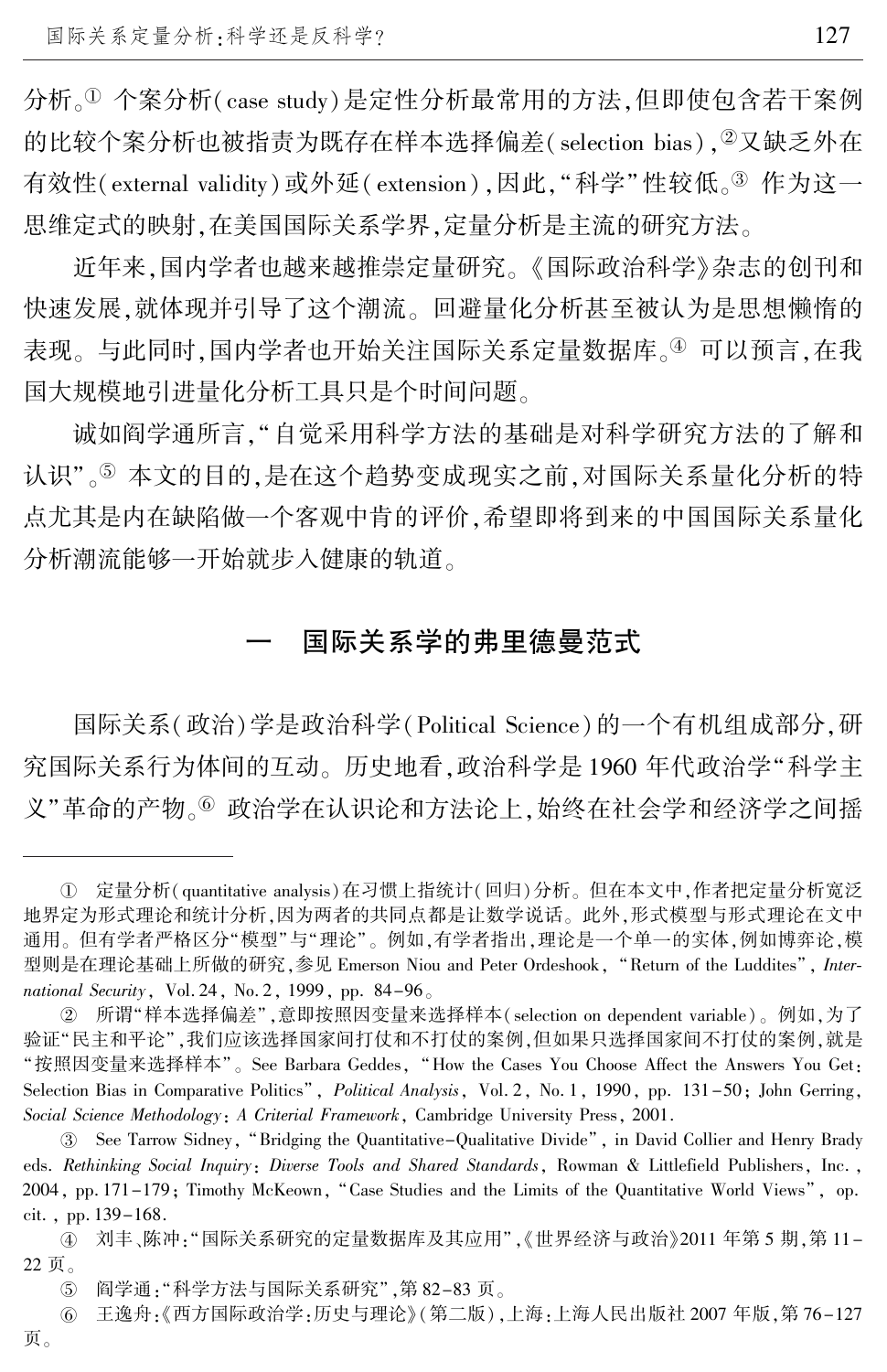摆。但"科学主义"革命之后,政治学逐渐受到经济学压倒性的影响。 主流政治 学的认识论尤其是方法论逐渐与美国经济学中占统治地位的新古典经济学一脉 相承,亦步亦趋。 虽然政治学家的量化技能普遍比经济学家低,但政治科学的研 究范式和语言则日益模仿经济科学。 1970 年代开始崛起的理性选择( rational choice)的罗切斯特学派(Rochester School),就是新古典经济学思想和方法在政 治学中的应用。<sup>淤</sup>

科学的内涵是实证主义。 相应地,国际关系科学实证主义方法遵循的基本 原则,就是客观世界的规律性、社会科学研究的客观性,以及经验验证的可行 性。<sup>2</sup> 这个原则的始作俑者是弗里德曼(Milton Friedman)。 他在 1953 年发表了 《实证经济学方法论》这一 20 世纪社会科学哲学史上影响最深远的文献之一。<sup>③</sup> 在文中,弗里德曼阐释了他的工具主义科学方法论,要点有两个:第一,科学研究 的目的是理论创新。科学理论必须能够演绎出可供经验检验的假设或猜想(hypothesis);第二,判断一个理论的价值,其标准不是前提或假定(assumption)的真 实性,而是其假设或猜想的真实性或者说由一个理论推演出的假设或猜想在多 大程度上能够被经验数据所证实。 弗氏甚至断言,一个理论解释力越强,它的前 提就越不真实。 按照弗里德曼这份纲领性文献,一个完整的社会科学研究包括 两个部分:一是理论建设,二是经验检验( empirical test)。 经验检验的对象是从 理论中推演出的可供检验的猜想。 这个范式首先在经济科学中得到热烈的响 应。 1980 年代中后期,年轻一代的国际关系学者开始大规模接受弗里德曼的思 想。 孟斯奎塔(Bruce Bueno de Mesquita)指出,国际政治科学"最有效的途径,是 通过明确的理论建构,……根植于公理体系,从这个体系中提炼出具有经验意义 的假设,然后是严格的经验分析"。4

理论创新可以采取不同的形式:既可以是演绎的,也可以是归纳的;既可以

淤 S. Amadae and Bruce Bueno de Mesquita, " The Rochester School: The Origins of Positive Political Theory<sup>"</sup>, Annual Review of Political Science, Vol. 2, 1999, pp. 269 - 295; Jonathan Cohn, "Revenge of the Nerds: Irrational Exuberance, When did Political Science Forget about Politics", The New Republic, No. 25, 1999, pp. 14-16.

② 秦亚青:"国际关系中科学与人文的契合",第 78-79 页。

<sup>3</sup> Milton Friedman, "Positive Methodology of Economics", in Essays in Positive Economics, University of Chicago Press, 1953, pp. 3-34.

榆 Bruce Bueno de Mesquita, " Towards a Scientific Understanding of International Conflict: A Personal View", International Studies Quarterly, Vol. 29, No. 2, 1985, pp. 121-136; Jeffrey Frieden and David Lake, "International Relations as a Social Science: Rigor and Relevance", Annals of the American Academy of Political and Social Sciences, Vol. 600, No. 1, 2005, pp. 135-156.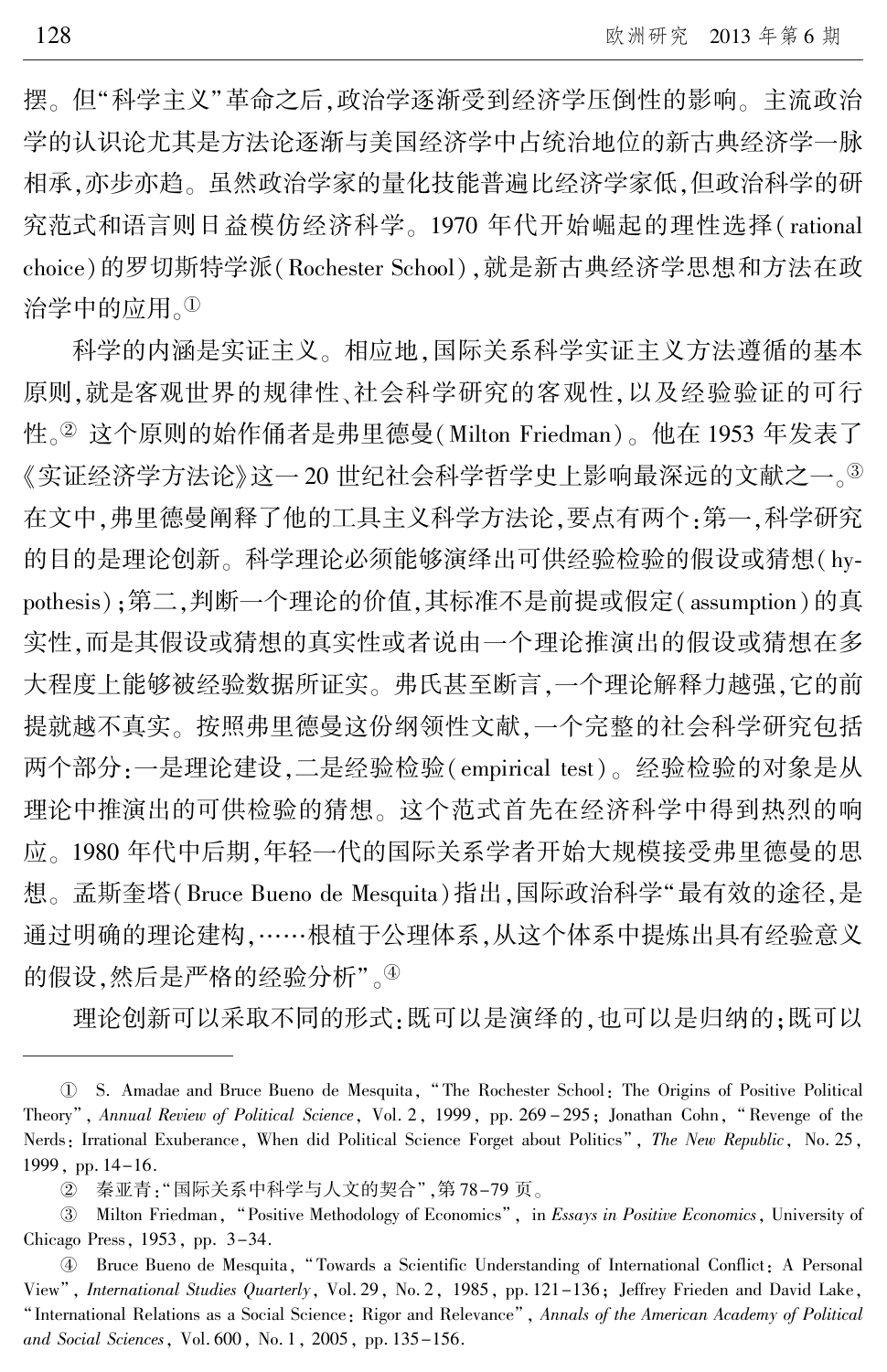形式的(formal),也可以是非形式的(non-formal/verbal)。所谓形式建模,简单 地说就是使用数学工具从一系列基本前提中演绎出命题或猜想。1 当弗里德曼 强调假定的非真实性时,他暗示了唯有演绎才是实证科学唯一的论理方法,因为 归纳是不需要预设前提的。 罗切斯特学派的创始人莱克(William Riker)直白地 指出·社会科学定律必须具有演绎的结构。2

另一方面,经验检验包括定性分析和定量分析。 定性检验最常用的方法是 个案分析,而在定量检验中,(多元) 回归分析( regression analysis) 则是无冕之 王。 回归分析是一种分析历史数据的统计学方法,特点是通过建立数学模型来 观察特定自变量对因变量的影响,以了解两个或更多个变量之间是否存在关联 性,相互关联的方向以及强度。

纽尔斯(Emerson Nious)和欧德休克(Peter Ordeshook)指出,在任何严肃的 科学研究中,形式模型和经验检验都是相辅相成的。3 迄今为止,在美国国际关 系研究中,理论创新绝大多数是非形式或定性的。 尽管如此,形式建模( formal modeling)被给予更高的地位。 越来越多的年轻学者开始学习和运用这种研究 方法,即通过严格的数学分析来推演出理论猜想。 相应地,孟斯奎塔等虽然承认 定性分析和定量分析同是科学方法,但强调定量分析优于定性分析,因为"定量 分析至少允许我们有机会评价推断的质量,……,而这是定性分析所无法企及 的"。"人们更容易识别低质量的定量分析,而不是同等质量的定性分析,原因 在于,前者更开放、更明确。 因此,定量分析更可能提示一个特定的途径是错误 的,这种提示更清晰,也更迅速,……更有效率、更明晰"。4

## 二 形式模型

形式模型有很多种, 比如博弈论 ( game theory)、 社 会 选 择 理 论 ( social choice)、预期效用理论( expected utility theory)、空间模型( spatial modeling)、计

<sup>1</sup> Stephen Walt, "Rigor or Rigor Mortis?: Rational Choice and Security Studies", International Security, Vol. 23, No. 4, 1999, pp. 5-48.

② William Riker, "Political Science and Rational Choice", in James Alt and Kenneth Shepsle eds. , Perspectives on Positive Political Economy, Cambridge University Press, 1989, pp. 175-177.

<sup>3)</sup> Emerson Niou and Peter Ordeshook, "Return of the Luddites", p. 93.

榆 Bruce Bueno de Mesquita, "Towards a Scientific Understanding of International Conflict冶, pp. 121-134.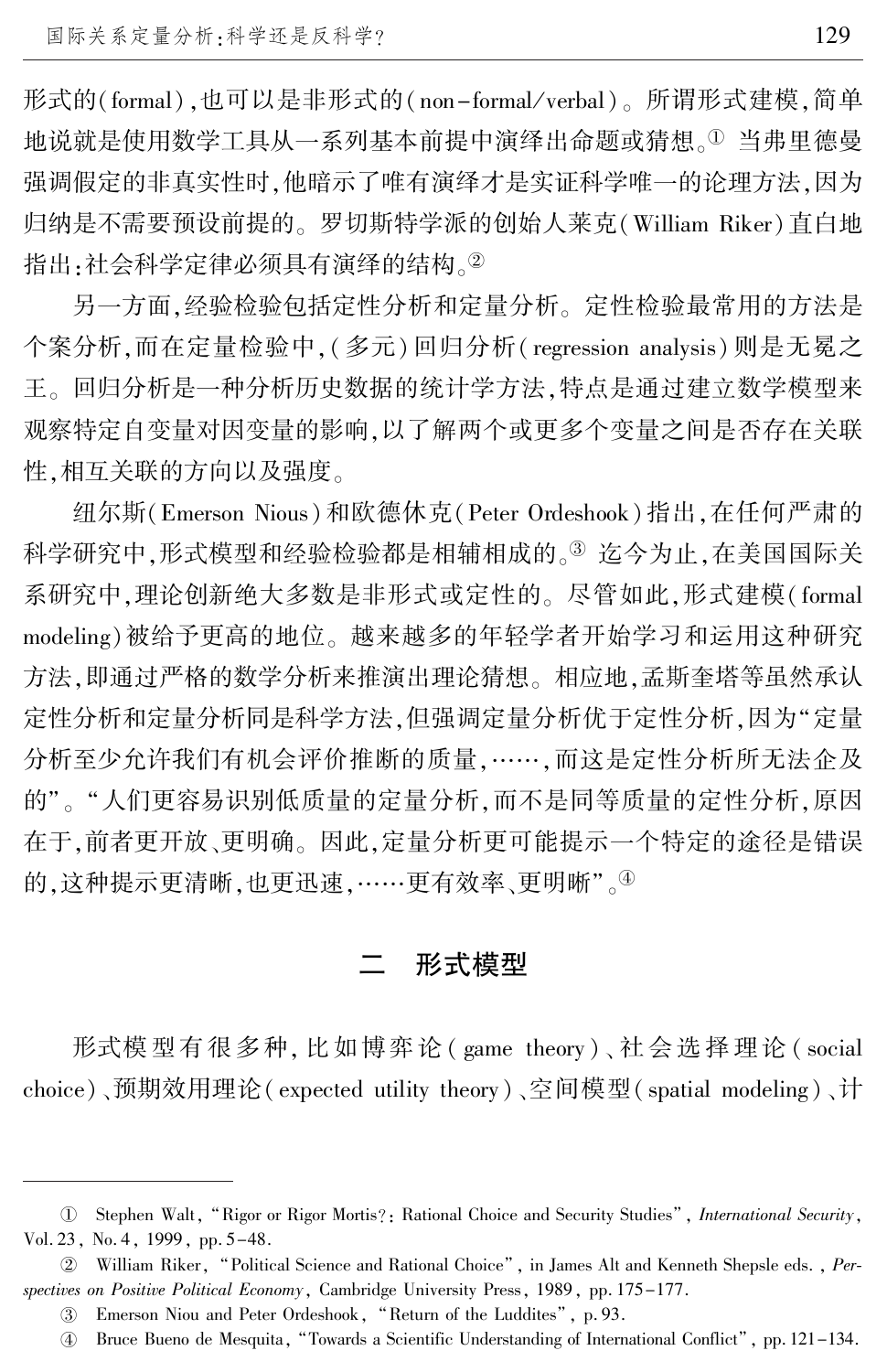算机模拟(computer simulation)等等。1 政治科学中,形式模型或理论主要指形 式理性选择理论。2 这种模型虽然始于 1950 年代,但到 1960 年代后才流行起 来。道恩(Anthony Downs)是最早的作者之一。<sup>3</sup> 谢林(Thomas Shelling)可能是 第一个使用形式模型的国际关系学者。4 形式理性选择理论主要是博弈论,即 通过模拟国际关系行为体(主要是国家)的战略互动,来推测不同变量对国际关 系的影响。博弈模型的基本假定是理性人。5 理性人的行为目的是通过做出成 本最小化和收入最大化的选择来实现净收益最大化。

博弈论不等于数学。 不仅如此,国际关系应用博弈论使用的数学非常简单, 主要是基础微积分、概率论和线性代数。<sup>6</sup>但是,博弈论毕竟是以数学为工具 的,而且很好地体现了数学的严密性。 因此,对应用数学工具的评价也在相当大 程度上适合博弈论。 应当承认,数学对国际关系学的贡献是巨大的。 数学是逻 辑最严密的研究工具,能够最大程度地克服日常语言的模糊性和易犯逻辑错误 的特点,把问题解释清楚。<sup>7</sup> 林毅夫在评价数学对经济学发展的贡献时中肯地 指出:"大部分经济现象即使不用数学也能讲清楚它的因果关系,但是数学有它 的好处,因为数学是最严谨的一种形式逻辑,尤其有不少人在运用语言时逻辑容 易不严谨"。<sup>8</sup> 也就是说,同样的涵义,日常语言也可以表达出来,但远不如数学 确切和犀利。 由于数学推演的清晰性和严密性,演绎过程中如果出现逻辑错误,

淤 值得一提的是,1980 年代之前的形式模型的主要工具是微分方程。 有了博弈论方法后,微观经 济学家把经济学传统原理重新梳理了一遍。 博弈论模型比微分方程容易操作,能够在模型中加入更多的 社会结构变量,发展也比较快。 第二个方向就是社会行动者模拟模型。 这种模型假定行为者有改变自己 行为的能力,这样的话,许多微观社会学、社会心理学和社会生物学的原理能够通过种种对人的假设而引 入模型,参见赵鼎新: "集体行动、搭便车理论与形式社会学方法",《社会学研究》2006 年第 1 期, 第 1-15 页。

于 形式理性主义理论还有若干普遍接受的假定,例如个体主义(社会和政治后果被视为不同个人 集体行动的结果)、完全和可传导偏好(complete and transitive preference),等等。 See Stephen Walt, "Rigor or Rigor Mortis?", p. 11.

<sup>3</sup> Anthony Downs, An Economic Theory of Democracy, New York: Harper and Row, 1957.

榆 Thomas Shelling, The Strategy of Conflict, Cambridge, Massachusetts: Harvard University Press, 1960.

虞 赵鼎新认为形式模型和博弈论的基本假定不一定是理性经济人,可以是进化压力、个人情感等, 参见赵鼎新: "集体行动、搭便车理论与形式社会学方法",第 1-15 页。

愚 James Morrow, Game Theory for Political Scientists, Princeton University, 1994; Nolan McCarty and Adam Meirowitz, Political Game Theory: An Introduction. Cambridge University Press, 2007.

舆 Deirdre McCloskey, The Vices of Economists, the Virtues of the Bourgeoisie, Amsterdam University Press, 1996, p. 71; Bruce Bueno de Mesquita and James Morrow, "Sorting through the Wealth of Notions", International Security, Vol. 24, No. 2, 1999, pp.  $56-73$ ; Stephen Walt, "Rigor or Rigor Mortis?", p. 9.

余 林毅夫:《论经济学方法》,北京:北京大学出版社 2005 年版,第 12-13 页。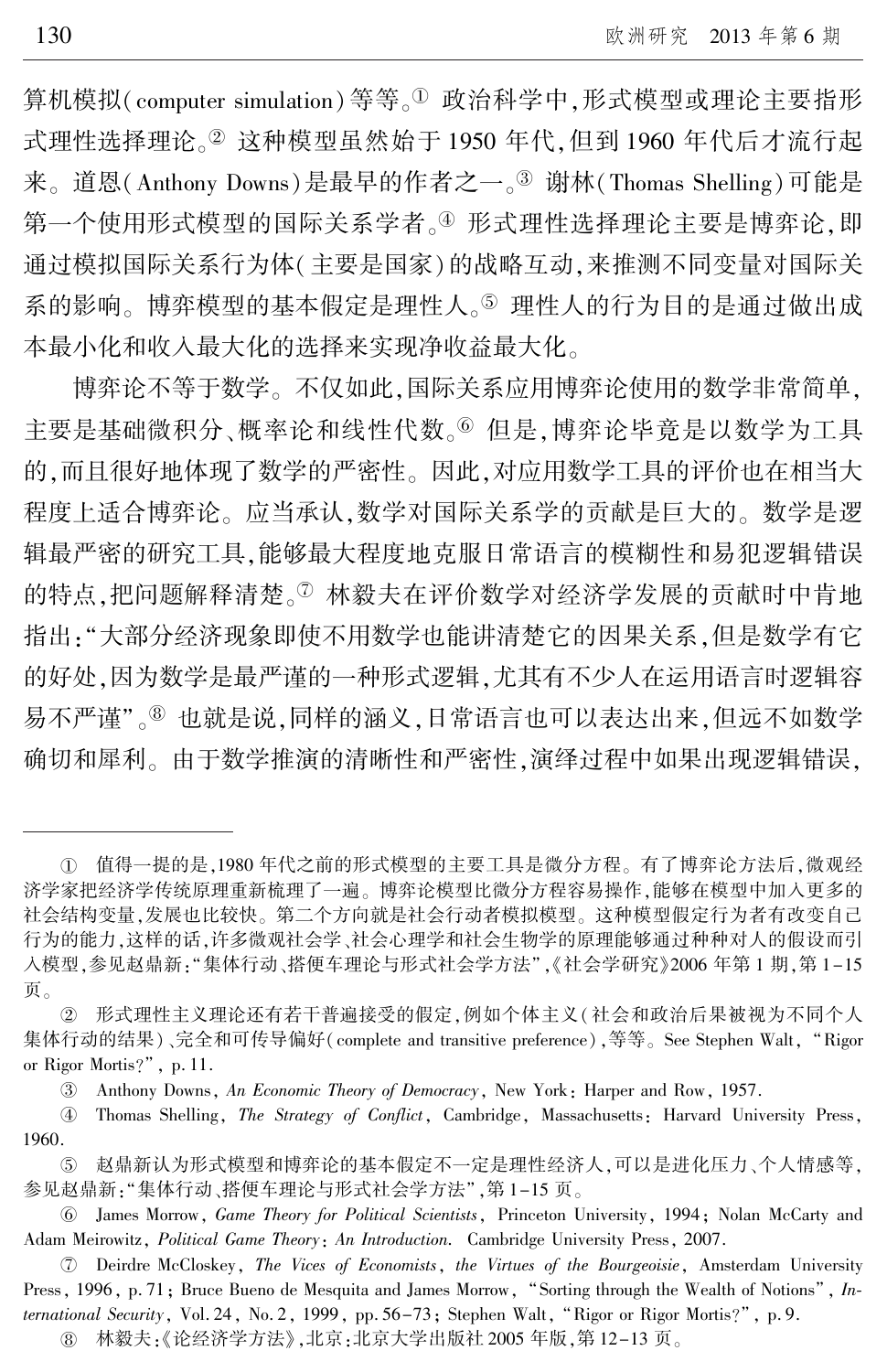非常容易识别。例如,孟斯奎塔(Bruce Bueno de Mesquita)、门罗(James Morrow)和左里克(Ethan Zorick)在计算意外均衡(surprise equilibrium)时犯了一个 计算错误,就很醒目。1但如果同样的思想用日常语言来演绎,有了错误不容易 识别出来。形式建模的基本要求是言明前提,并穷尽所有可能的情况。2 而非 形式理论倚仗的往往是"雄辩",而不是"精确的逻辑"。<sup>3</sup>例如,华尔兹(Kenneth Waltz)在《国际政治理论》这一经典著作中就犯了明显的逻辑错误。 一方面,他 说国家都面临囚徒困境。 另一方面,他指出欧洲列强的政治是零和博弈。 但是, 囚徒困境不是零和博弈,因为在反复博弈(repeated game)中,囚徒困境可能会产 生合作均衡。 不仅如此,形式理论的逻辑清晰性使得论证的复制和理论的检验 相对便捷。4 鲍威尔(Robert Powell)说:"我们能够鉴别一个理论的前提以及从 前提到结论的步骤。 专家们很容易弄清楚是否推理中的每一步都是从前一步演 绎出来的,或者是否附加了任何前提"。⑤

例如,"贸易和平论"是一个自由主义的经典命题,其基本思想是国际贸易 或经济交流抑制国家间冲突。 自由主义者认为,贸易与和平的正相关关系,源于 国家的理性计算。 国际关系的本质是利益交换。 通过贸易获得收益比凭借武力 成本要低得多。 因此,相互通商的国家不打仗。 绝大部分经验研究都支持这个

U Bruce Bueno de Mesquita, James Morrow and Ethan Zorick, "Capabilities, Perceptions, and Escalation", American Political Science Review, Vol. 91, No. 1, 1997, pp. 15-27.

② Stephen Walt, "A Model Disagreement", *International Security*, Vol. 24, No. 2, 1999, pp. 115–130. 沃尔特指出,形式模型也经常得出逻辑连贯,但相互矛盾的结论,例如 Frank Zagare and Marc Kilgour, Perfect Deterrence, New York: Cambridge University Press, 1982; Jamses Fearon, "Rationalist Explanations for War", International Organization, Vol. 49, No. 3, 1995, pp. 393-414; Robert Powell, "Stability and the Distribution of Power", World Politics, Vol. 48, No. 2, 1996, pp. 239-267.

<sup>3)</sup> Bruce Bueno de Mesquita and James Morrow, "Sorting through the Wealth of Notions", pp. 57–59.

 $\circled{4}$ Kenneth Waltz, "Theory of International Politics", McGraw-Hill, 1979, pp. 70, 109.

 $(5)$ Robert Powell, "The Modeling Enterprise and Security Studies", International Security, Vol. 24, No. 2, 1999, pp. 97-106.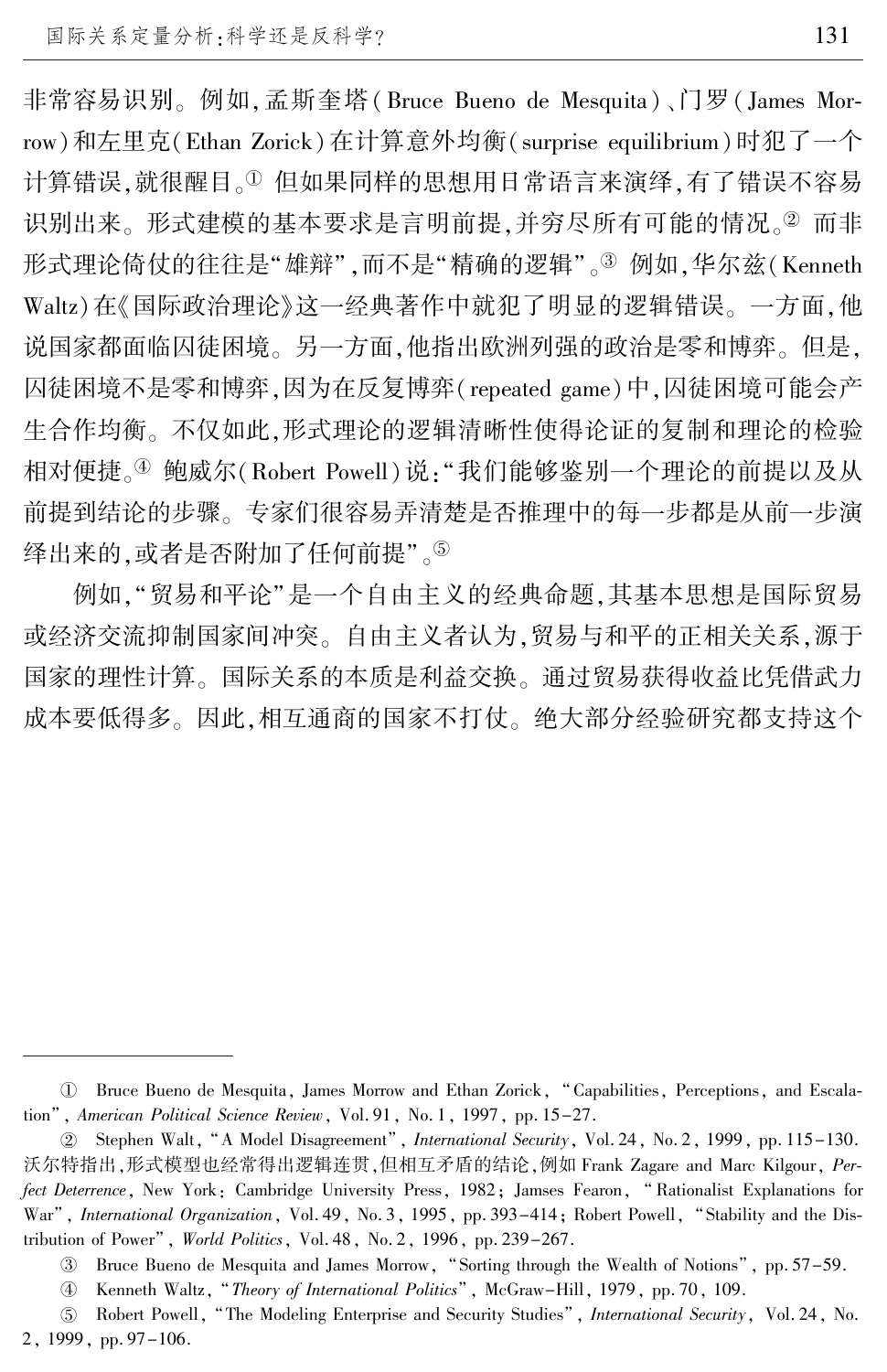命题。<sup>淤</sup> 但是,一些现实主义者认为,由于国家关心的是相对收益,因此,贸易会 导致依存度较高的国家为了独立自主,运用武力从这种关系中解脱出来。2 他 们的研究也找到了经验支持。 与此同时,还有学者认为贸易与冲突之间的关系 不是单向的,或根本没有显著的统计关联。3

最早把贸易和平论形式化的可能是波拉切克(Solomon Polachek)。 $\Phi$  他的 推论是贸易收益越高,一对国家发生冲突的概率也就越低。 这是贸易和平论的 基本模型。 后来的国际关系学者通过添加(补充)新的假定或修改既有假定,对 这个模型进行了细化。 例如,克雷斯基(Mark Crescenzi)把退出成本( exit cost) 添加到波拉切克的基本模型。 他的逻辑是:国际贸易对国家政治行为的约束性 有强有弱,强弱的标志就是退出成本的高低。 只有较高的退出成本才会降低贸 易国冲突的概率。5 通过这种方式,他把强调相对收益的现实主义和重视绝对 收益的自由主义结合了起来,从而超越了"只要赚钱就行"的粗糙逻辑。⑥ 加茨 基(Erik Gartzke)、李 (Quan Li)和波墨(Charels Boehmer)则对波拉切克模型的

③ 例如 Mark Gasiorowski, "Economic Interdependence and International Conflict", International Studies  $Quarterly$ , Vol. 30, No. 1, 1986, pp.  $23-38$ ; Kal Holsti, "Politics in Command: Foreign Trade as National Security Policy", International Organization, Vol. 40, No. 3, 1986, pp. 643-671; James Morrow, "How Could Trade Affect Conflict", Journal of Peace Research, Vol. 36, No. 4, 1999, pp. 481-489; David Bearce and Eric Fisher, "Economic Geography, Trade and War", Journal of Conflict Resolution, Vol. 46, No. 3, 2002, pp. 365 -393; G. Press-Barnathan, "The Neglected Dimension of Commercial Liberalism: Economic Cooperation and Transition to Peace", Journal of Peace Research, Vol. 43, No. 3, 2006, pp. 261 - 278; Patrick McDonald, "Peace through Trade or Free Trade?", Journal of Conflict Resolution, Vol. 48, No. 4, 2004, pp.  $547-572<sub>o</sub>$ 

**4** Solomon Polackek, "Conflict and Trade", Journal of Conflict Resolution, Vol. 24, No. 1, 1980, pp. 55-78.

 $(5)$ Mark Crescenzi, "Economic Exit, Interdependence, and Conflict", Journal of Politics, Vol. 65, No. 3, 2003, pp. 809-832.

(6) 克雷斯基还引入了资产特质性(assets specificity)和市场结构(market structure)这两个变量,重新 界定了组织(国家)的交易成本。

① 例如 John Oneal and Bruce Russett, "Assessing the Liberal Peace with Alternative Specifications: Trade Still Reduces Conflict", Journal of Peace Research, Vol. 36, No. 4, 1999, pp. 423-442; Joh Oneal, Frances Oneal, Zeev Maoz and Bruce Russett, "The Liberal Peace: Interdependence, Democracy, and International Conflict, 1950-85", Journal of Peace Research, Vol. 33, No. 1, 1996, pp. 11-28; John Oneal and Bruce Russett, "The Classical Liberals Were Right: Democracy, Interdependence, and Conflict, 1950-1985", International Studies Quarterly, Vol. 41, No. 2, 1997, pp. 67-93; Brue Russett and John Oneal, Triangulating Peace: Democracy, Interdependence, and International Organizations, New York: W. W. Norton & Company, 2011; John Oneal, "Measuring Interdependence and Its Pacific Benefits: A Reply to Gartzke & Li", Journal of Peace Research, Vol. 40, No. 6, 2003, pp. 721-725; Michael Mousseau, Havard Hegre and John Oneal, "How the Wealth of Nations Conditions the Liberal Peace", European Journal of International Relations, Vol. 9, No. 2, 2003, pp. 277-314。

② 比如 Stanley Hoffman, "Rousseau on War and Peace", American Political Science Review, Vol. 57, No. 2, 1963, pp. 317 -333; Katherine Barbieri, The Liberal Illusion: Does Trade Promote Peace? Ann Arbor, Michigan: The University of Michigan Press, 2002。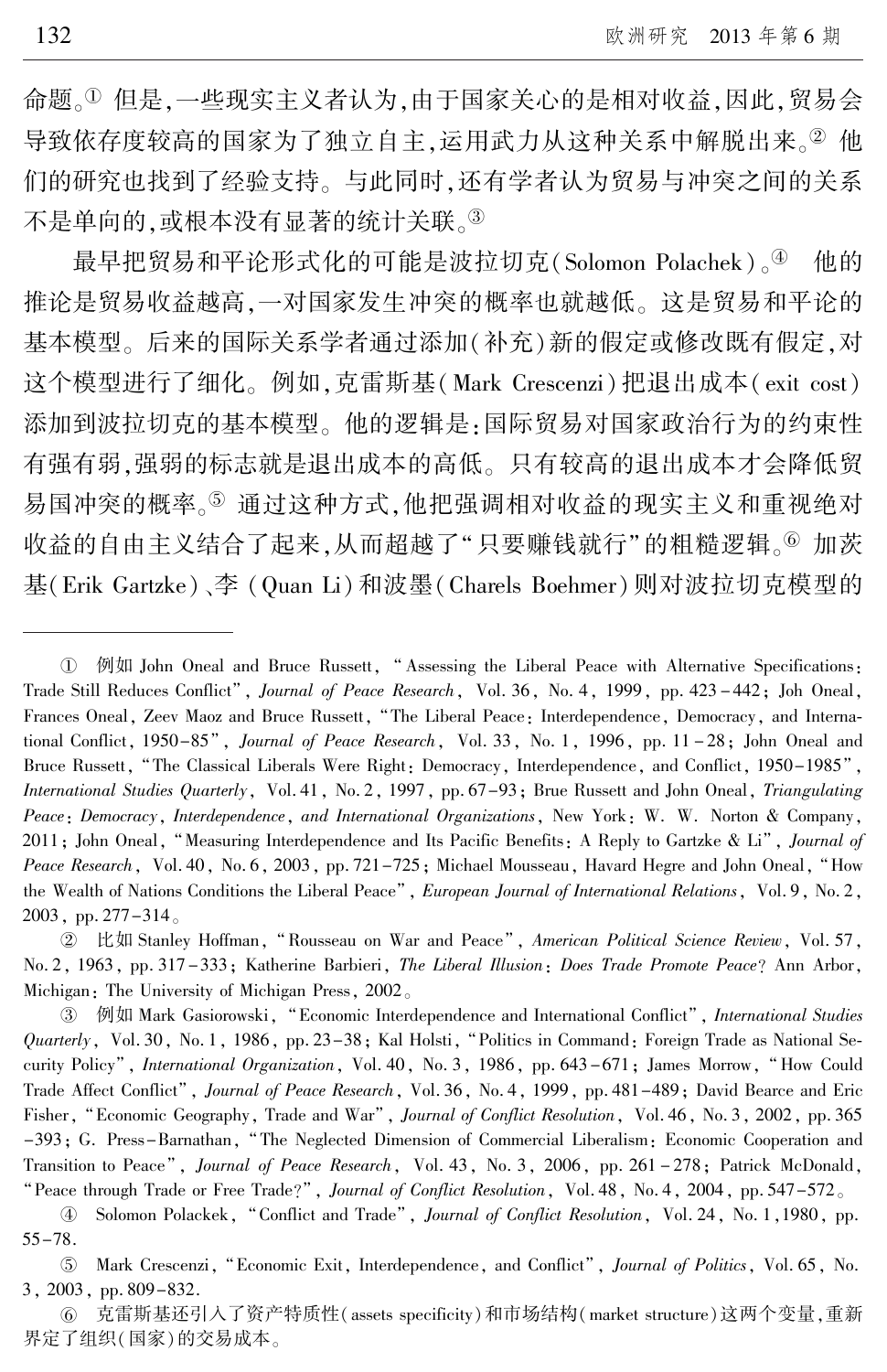基本假定进行了修正。 他们认为,遏制国际冲突的不是机会成本,而是有效的信 号(effective signaling)。 相互依存只不过是国家通过非武力手段显示决心的手 段。 民主国家更可能解决信息问题,并通过非暴力手段传递昂贵的信号( costly signals) $\sim$ <sup>①</sup>

形式模型的优点是逻辑清晰严密,但内在的缺陷也很严重。 认识这些缺陷 对于我们客观地评价国际关系学数学建模具有不可低估的价值。 形式理论分为 两部分:第一部分是前提,第二部分是理论推演。 由于数学的逻辑严密性,合格 的形式建模者通常不会在第二个部分犯错误。 同样,能够被学术期刊采用的形 式模型,也不会出现第二部分与第一部分相互矛盾的情况。 也就是说,我们可以 假定合格的形式理论都逻辑严密( rigorous)且一致( consistent)。 逻辑的严密性 和一致性也很好地体现了数学的工具性,即按照形式逻辑演绎政治思想。 尽管 如此,物理学和数学史都表明,逻辑一致未必是形式模型值得称道的优点,因为 它不足以保证科学理论是有用的。2 逻辑严谨的理论,可能对现实完全没有解 释能力,也就是说与现实完全不相干。

那么,逻辑严密的理论在什么情况下会变得和现实完全无关? 答案在于形 式理论的第一部分,即在于理论前提的设定。 形式模型的致命缺点就在于弗里 德曼所谓的假设的非真实性。 科恩( Steve Keen)认为弗里德曼所谓的"一个理 论越重要,其假设就越脱离实际"是"很坏的哲学"。3 理论至少有三种假定:第  $-\frac{1}{2}$ 种是可忽略的(negligible)假定,即对因变量影响微乎其微的自变量;4第二种 是场域(domain)假定,是决定特定理论适用范围的前提; ⑤第三种是所谓的启发

淤 Erik Gartzke, Li Quan and Charles Boehmer, "Investing in the Peace: Economic Interdependence and International Conflict", International Organization, Vol. 55, No. 2, 2001, pp. 391-438.

<sup>2</sup> Deirdre McCloskey, The Vices of Economics, the Virtues of the Bourgeoisie, p. 71; Stephen Walt, "Rigor or Rigor Mortis?", p. 15.

盂 Steve Keen, Debunking Economics: The Naked Emperor of the Social Sciences, Zed Books, 2002. 很多 社会科学家都批判弗里德曼这一思想,包括萨缪尔森(Paul Samuelson),参见[英]马克·布劳格:《经济学 方法论》,黎明星译,北京:北京大学出版社 1990 年版,第 117-130 页。 令人遗憾的是,弗里德曼的批判者 中没有政治学家。

榆 例如,研究自由落体运动,如果落体是个塑料球,可以假定真空状态,但如果落下的是羽毛,这个 假定就不合适。

虞 比如,不确定性经常被用来度量风险。 实际上,不确定性与风险完全是两个概念。 风险是一种 概率存在,即围绕着不同的概率,存在不同的结果,但是可以用统计技术来估算这些概率。 相反,不确定 性指过去的事件无法为未来事件提供可靠的引导。 但在投资研究中,风险一直被用作不确定性的替代假 定。 从这个假定中引导出来的理论显然是不恰当的。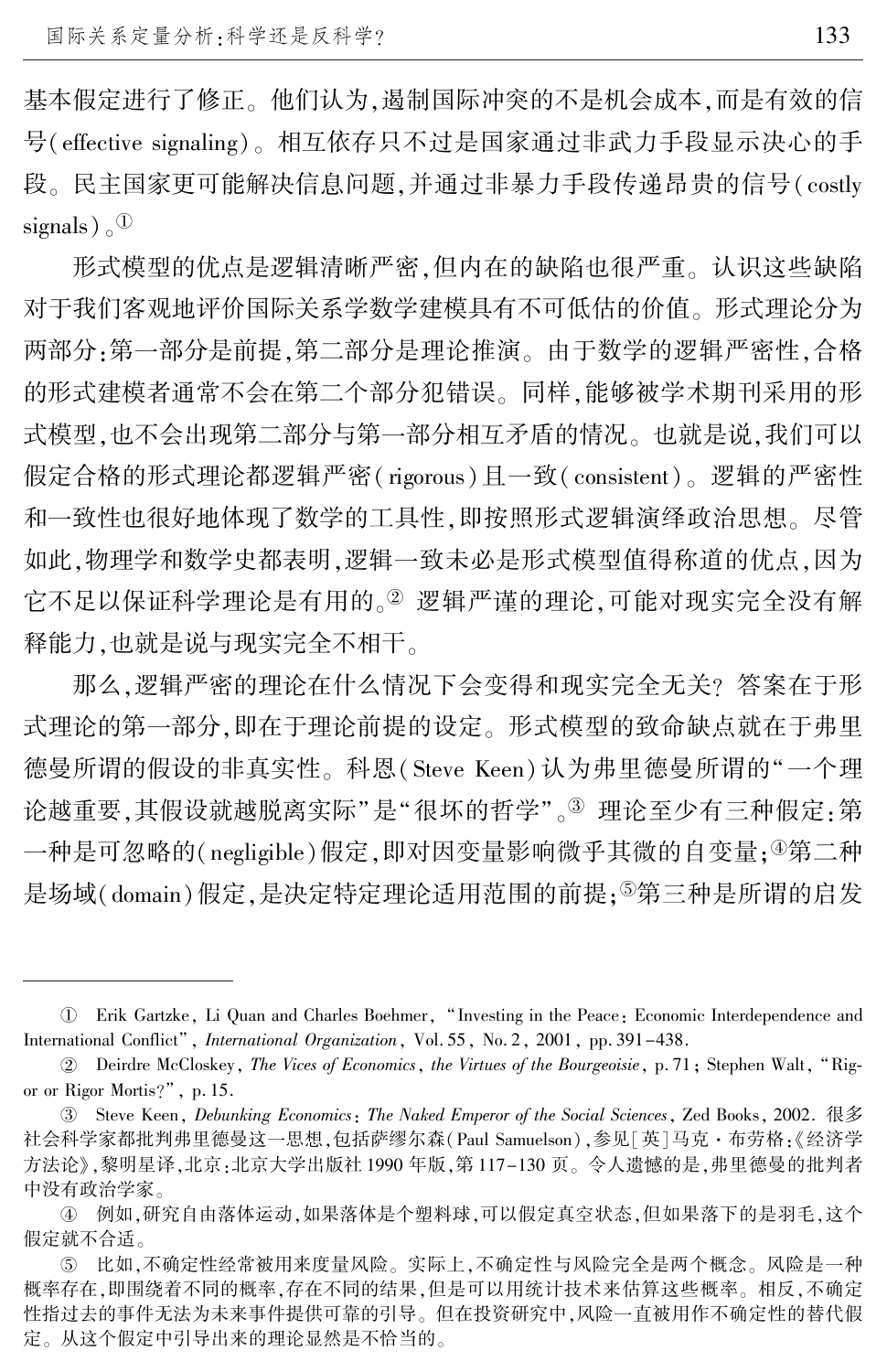性(heuristic)假定。 这种假定明显是错误的,但可以引导出一种更一般的理 论。<sup>淤</sup> 在科学研究中,弗里德曼式的论断是第二种假设,但非真实的假设只适用 于第一种情况。2 具体而言,关于人类行为的形式模型通常假定人是利益最大 化的理性人,但在现实中,绝大多数人都不是理性的。 例如,民主制度下的选民, 其政治行为就总是被非理性的情绪引导。3 但这个假定谬种误传,产生了形式 理论的第一个内在缺陷,即推演出与现实毫无关联的理论。

国际关系形式模型的基本假定也是理性经济人。 不幸的是,大量的研究表 明,社会生活中的人在绝大多数情况下都不是理性的。 即使承认人的动机是理 性的,但由于个人智力、时间和情绪的影响,其行为也会变得非理性,成为"有限 理性"(bounded rationality)。 $\frac{a}{b}$  影响人类行为的变量还有很多,最常见的如个 性。⑤ 即使我们接受理性这个前提,也应该区分工具理性(经济人理性)和交往 行动理性,后者是非工具性的。 常见的交往行动理性包括集体身份、特定空间的 社会关系等。<sup>6</sup>如果我们固守工具理性的假定,得出的结论往往离现实越来越 远。 其实,早期的经济学家对数学的使用相当谨慎。 马歇尔(Alfred Marshall)既 是现代经济理论体系的奠基人,也是一位出色的数学家,但据庇古(Arthur Pigou)回忆说,马歇尔"很吝啬使用数学"。原因在于,"过度地依赖这个工具会把 我们引上歧路,我们会追求新奇的思想和臆想出来的问题,而无论它们是否符合 真实的经济生活"。<sup>7</sup> 鉴于数学工具的这个特点,马歇尔的做法是在完成理论建 构后再使用数学工具来检验其逻辑的严密性。 如果能不用数学就尽量不用。

淤 例如牛顿假定太阳系只包括太阳和地球,行星围绕椭圆形轨道运转。 1899 年,彭加勒证明真实 的轨道以完全难以预测的方式互相作用,从而否定了牛顿的假定。

于 作为理论基准的模型,前提假定可以与现实不相符,也一定与现实不相符。 但是,舍此所有别的 研究就要求理论的前提假设与现实世界相符合了,参见高小勇、谢作诗:"关于数学'帝国主义'的通信", http://zuoshixie. blog. 163. com/blog/static/120745052200910266588442? suggestedreading.

③ [美]布莱恩·卡普兰:《理性选民的神话:为何民主制度选择不良政策》,刘艳红译,上海:上海译 林出版社 2010 年版。

**<sup>4</sup>** Herbert Simon, "Human Nature in Politics", American Political Science Review, Vol. 79, No. 2, 1982, pp. 293-304; Bryan Jones, "Bounded Rationality", Annual Review of Political Science, Vol. 2, 1999, pp. 297-321.

虞 [法]雷蒙·阿隆:《知识分子的鸦片》,吕一航、顾林译,南京:译林出版社 2005 年版,第 169-174 页。

愚 Byron Miller, "Collective Action and Rational Choice: Place, Community, and the Limits to Individual Self-Interest", Economic Geography, Vol. 68, No. 1, 1992, pp. 22–42; Miles Kahler, "Rationality in International Relations", International Organization, Vol. 52, No. 4, 1998, pp. 919-941.

 $\circledcirc$ Ronald Coase, "Marshall on Method", Journal of Law and Economics, Vol. 18, No. 1, 1975, pp. 25 -31.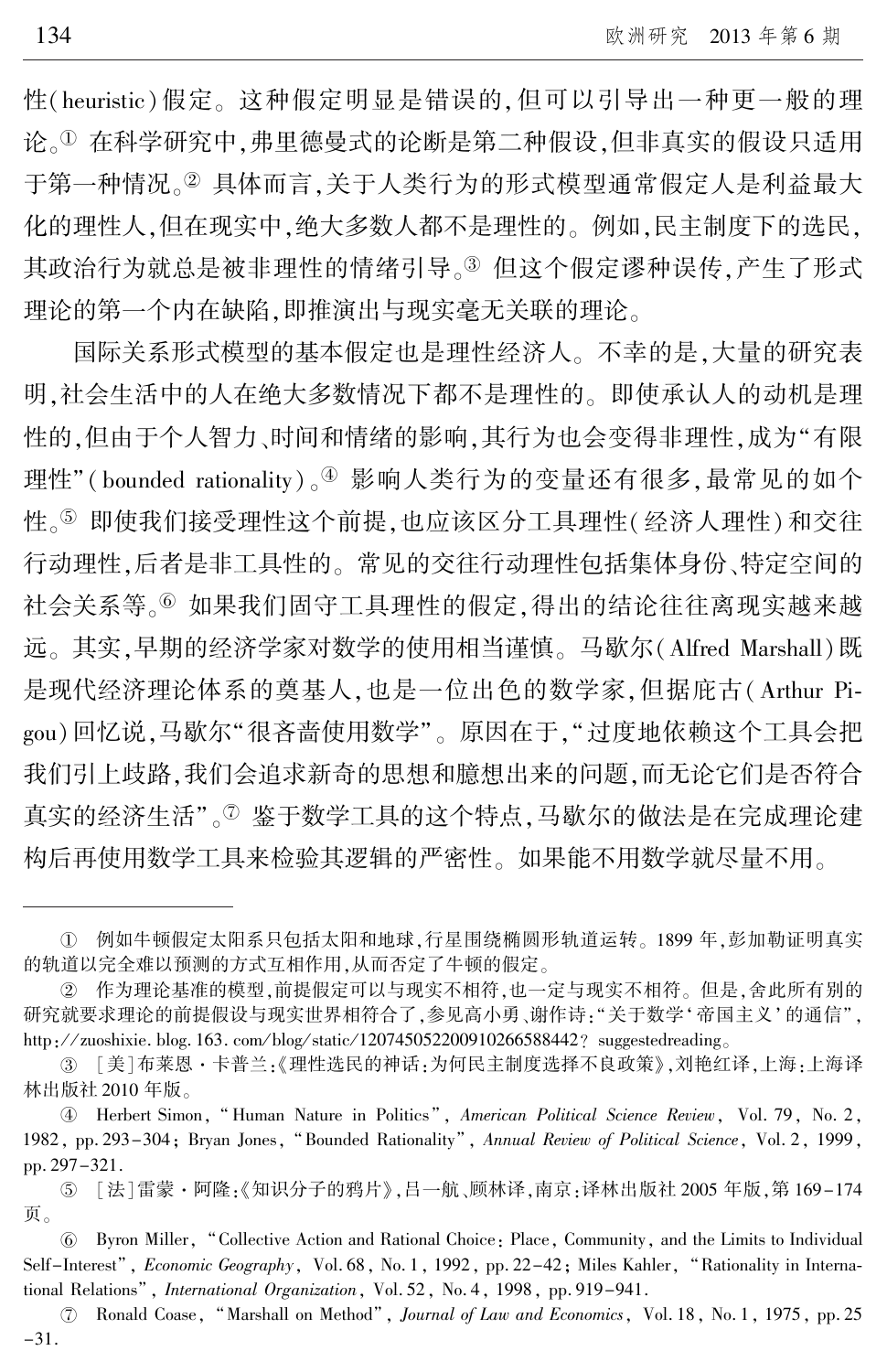安德顿(Charles Anderton )和卡特(John Carter)指出,贸易和平论有三个前 提:第一,国家从贸易中获得收益;第二,战争或冲突会破坏贸易;第三,决策者在 (1)和(2)的基础上做出理性选择。<sup>1</sup> 在这三个前提中,最重要的是第三个。理 性选择本质上是微观层次的决策。 如果贸易与战争的机会成本从来没有被政治 领袖考虑过,那么这个理论是完全站不住脚的,即使在逻辑上很完美。 因此,对 贸易冲突关联性最恰当的检验是探讨战争危机时决策者的真实态度。 莱普斯曼 (Norrin Ripsman) 和 布莱查德(Jean-Marc Blanchard) 对 1914 年的七月危机和 1936 年的莱茵危机的研究恰恰否定了第三个前提。 他们查阅了大量的外交档 案和史料,发现政治领袖对经济交流的关注远远低于军事、战略因素。 例如,在 1914 年 7 月德英交恶时,德国决策者担忧的是王权和政府的生存。 尽管战前德 英贸易水平相当高,但德国对于由战争导致的贸易损失根本不予考虑。 他们的 结论是,自由主义和现实主义关于贸易与战争关系的争论是在"经验的真空" (empirical vacuum)中展开的。<sup>2</sup> 而纽斯和欧德休克也不得不承认,形式建模,尤 其是在国际冲突(安全)研究领域,其驱动力很少是解释某些记录在案的经验规 则或普遍认可的经验异常。3 换言之,很多形式模型只不过是与现实无关的逻 辑游戏而已。

形式模型的第二个缺陷:只要变换假定,可以得出任何想要的结论。 麦克罗 斯基(Deirdre McCloskey)对经济学建模的批判同样适用于政治学形式建模:"经 济学家……只要能够放松某些假定,他们永远是正确的"。④ 林毅夫也有类似看 法: "只要改变前提条件,那么,数学模型可以得出你所想要的任何结论"。<sup>5</sup> 例 如,结构现实主义和新自由主义的根本区别,就在于一个基本假设,即前者假定 国家偏好相对收益,而后者假定国家重视绝对收益。 数学复杂化的代价只有在 增强理论解释力的前提下才有意义。 如果脱离了历史和现实,形式化只不过是 学者们故弄玄虚的手段。 他们把本来可以以浅显的语言或数字表达的东西用过 于复杂和难以理解的方式来表现。在"贸易和平"这个例子中,加茨基、李和波 墨通过引入有效信号(effective signaling)这个假定,实际上推翻了"贸易和平论"

w Charles Anderton and John Carter, "The Impact of War on Trade: An Interrupted Times-Series Study", Journal of Peace Research, Vol. 38, No. 4, 2001, pp. 445-457.

于 Norrin Ripsman and Jean-Marc Blanchard, "Commercial Liberalism under Fire: Evidence from 1914 and 1936", Security Studies, Vol. 6, No. 2, 1996, pp. 4-50.

<sup>(3)</sup> Emerson Niou and Peter Ordeshook, "Return of the Luddites", p. 84.

榆 Deirdre McCloskey, The Vices of Economists, the Virtues of the Bourgeoisie, pp. 77-78.

虞 林毅夫:《论经济学方法》,第 114 页。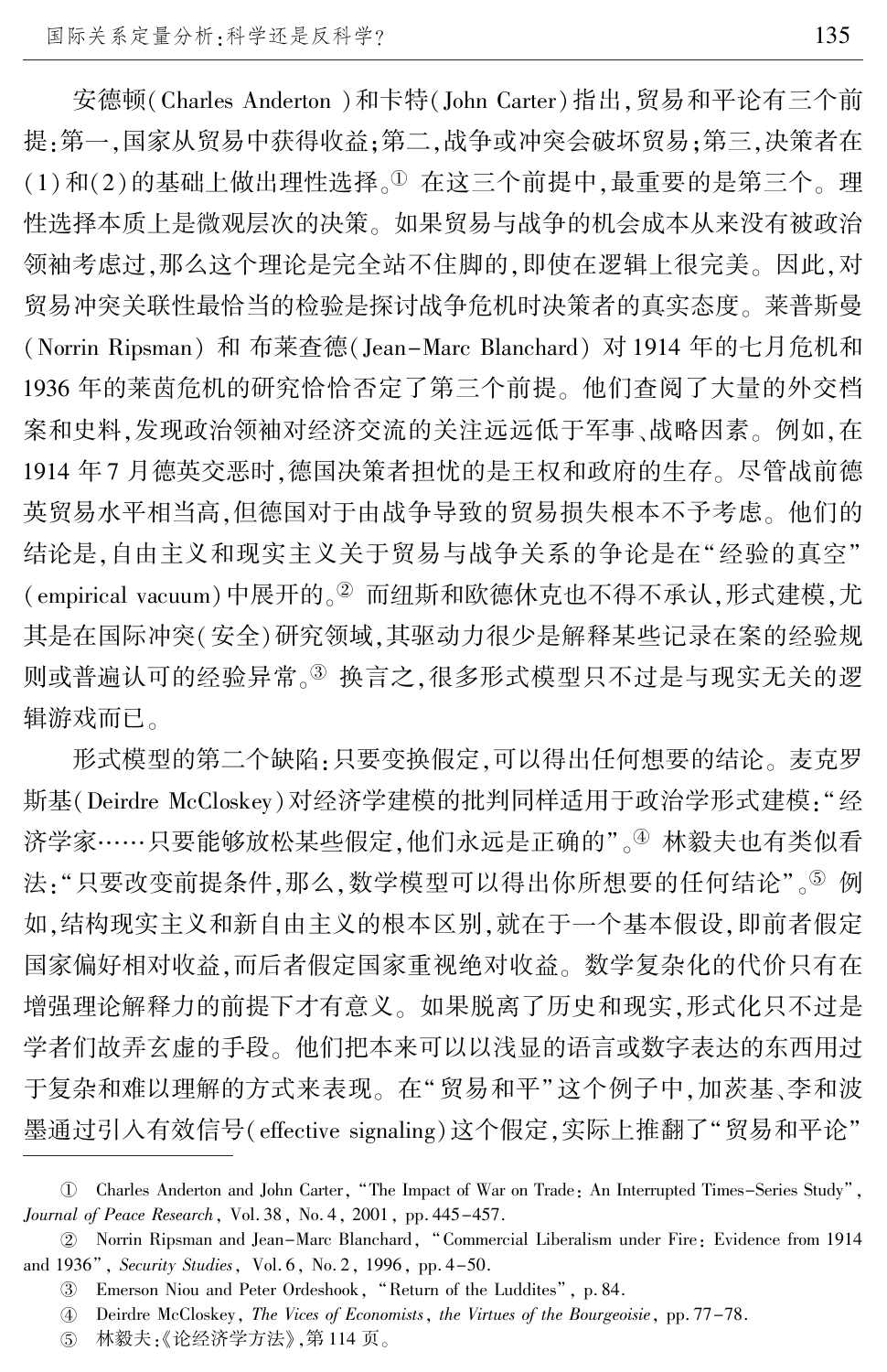的逻辑。1 问题的关键不在于他们的逻辑有多完美,而是能否找到支持理论推 想的案例。

形式模型的第三个缺陷,是通过省略变量来歪曲事实。 这个缺陷的根源是 形式理论对简约性( parsimony) 的推崇。 虽然形式建模者与华尔兹( Kenneth Waltz)这样的传统理论家在对科学研究的理解上大相径庭,但华尔兹的科学哲 学思想被广泛接受。 定量研究者普遍认同的一个观点,就是科学理论应该简 约。2 然而,对形式建模稍有经验的学者都不乏如下的体会,多增加一个变量, 就意味着计算量成倍地增加。 更重要的是,许多变量(比如规范、文化、个性 等),迄今为止还没有办法成功添加到形式模型中去,因为"这些变量在数学机 器里是运算不出来的"。3 面对无法精确度量的概念,形式建模者的理性选择就 是省略变量。 从某种意义上说,形式模型逻辑上的流畅和严密,是靠操纵变量来 实现的。 省略变量的代价是忽略现实生活的基本面,虽然我们可以得到所希望 的数学结果。 例如,国际关系博弈论模型经常用到经济学的一个常识,即收益最 大化的条件是边际成本等于边际收入。 这个条件在数学上表达为成本和收入的 一阶导数相同。 但是,这个定理只有在一种情况下才正确:忽略时间。 一旦我们 控制了时间,这个定理就会变成,利润最大化的实现有赖于组织(国家)确保边 际收入大于边际成本。4 哈耶克(Friedrich von Hayek)对这种做法进行了严肃的 批评。 在他看来,"正是这种做法,导致了唯科学主义在社会科学中造成恶劣的 偏见和谬论。 由于量化的需要,学者会选择一些恰好能够计算但最无关紧要的 因素进行研究,另一方面,这会导致一些根本没有意义的数值的计算和排列"。 在极端的情况下,即使假定与现实完全不相关,也可以做出正确的预测。 汪丁丁 曾经引用了很有说服力的例子:杰文思(Marshall Jervis)尝试过确定太阳黑子周 期波动对资本主义世界的经济波动的影响。 他的预测是太阳周期波动会引起资 本经济的波动。 汪丁丁相信杰文思的模型肯定可以成功,但他的反问更发人深 省:"假如太阳黑子波动周期居然可以准确预测地球上的经济波动,那么,科学 的基础是什么呢? 科学与占星术,差别何在呢?"6

U Erik Gartzke, Quan Li and Charles Boehmer, "Investing in the Peace", pp. 391–438.

 $(2)$ Kenneth Waltz, Theory of International Politics, Chapter 1.

盂 Ronald Coase, "Marshall on Method", p. 30.

榆 Steve Keen, Debunking Economics, pp. 165-87.

 $(5)$ [英]弗里德里希·哈耶克:《科学的反革命》,冯克利译,南京:译林出版社 2003 年版。

 $\circledcirc$ 汪丁丁: "何谓"直面现象"的经济学",《读书》2004年第 2 期,第 32-34 页。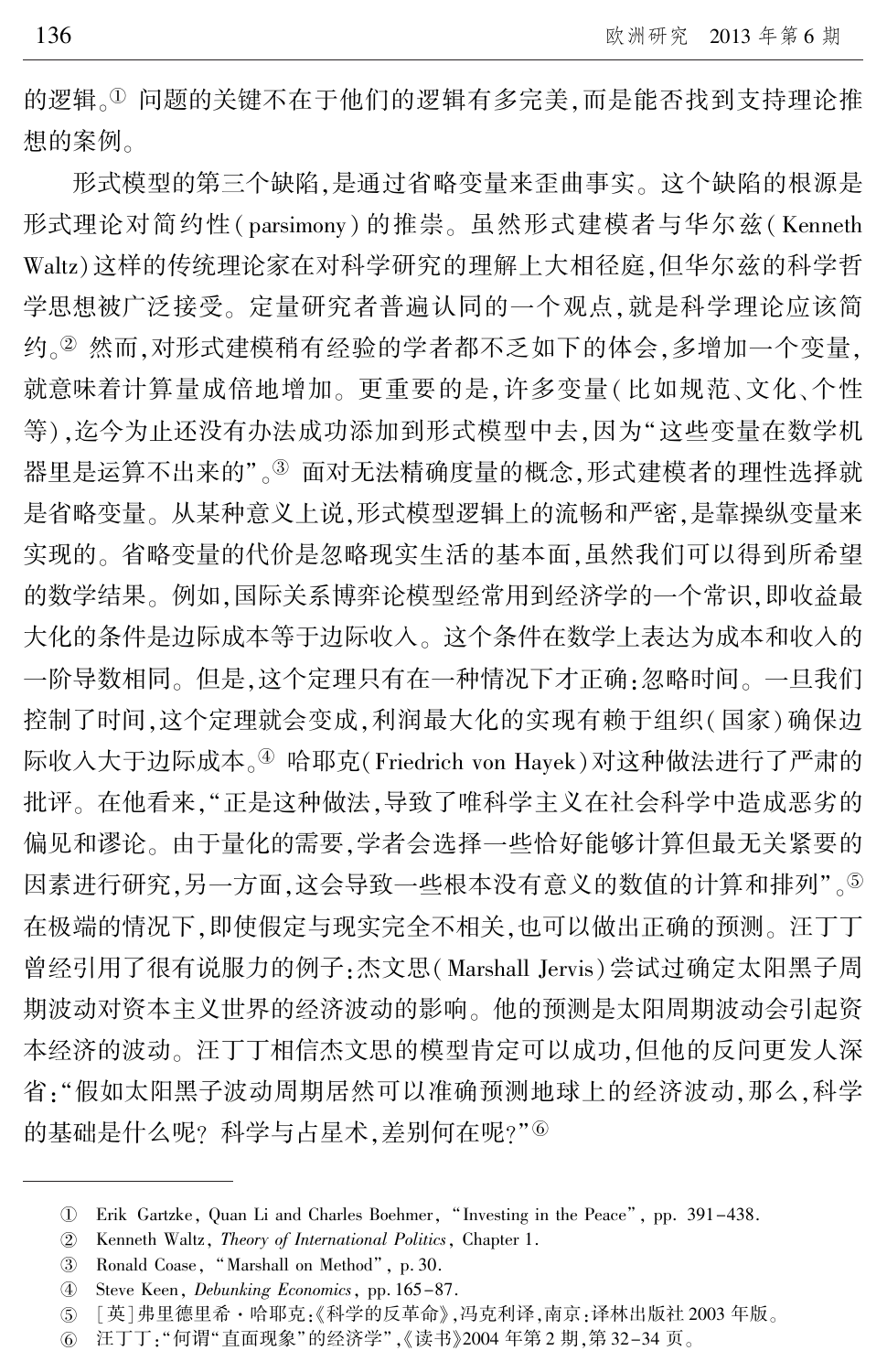#### 三 回归分析

计量经济学在社会科学中最主要的运用是回归分析。 在经济学上,回归分 析通常被用来模拟宏观经济模型。 这样的模型先假设某些宏观变量符合某个方 程式,然后通过历史数据,演算出这些方程式中每个宏观变量的系数。1回归分 析大行其道也是"科学主义"革命之后的事。回归分析本质上是历史分析,因为 数据是简化后的历史资料。 因此,对历史数据所做的分析和推演,严格地说不是 对未来的预测,而只不过是在数据中寻找所谓的历史规律而已。

张五常说,回归分析可以做得很巧妙,但缺点是完全不可靠。2 这个评价可 谓切中要害。 具体而言,回归分析存在三个严重缺陷:

第一,从(多元)回归分析中可以得出任何期望的结果。

为了验证理论猜想,最理想的当然是回归分析得出期望的结果。 但是,这样 的情况并不多见。 由于研究的时间和经济成本,研究者不会因为一时找不到期 待的检验结果就放弃前期的投入。 相反,他们会想方设法找到需要的结果。 经 验检验的目的本来是检验理论在经验上是否正确,但在实际操作中,却变成了千 方百计找到期望的结果。 统计技术的发展为操纵回归模型提供了用之不竭的手 段。3 下面对常见的五种做法略加说明:

(1)回避统计学对回归模型的使用限定。 在理论上,统计学对回归模型的 使用有着严格的限定,即使用某种回归方法必须满足相应的前提或假定。 国际 关系学中应用最广的回归方法之一是经典线性模型的最小二乘回归( ordinary least squares regression)。 这种回归的因变量必须是连续变量,例如 GDP、人口、 国际贸易等等。 但统计学对于这种模型的使用有着严格的限定,包括参量线性 分布(linear parameters)、变量之间无高度线性关联( non-collinearity)、随机选样 和条件平均数为零(zero conditional mean)等。4 但社会科学的数据很少能满足 这些条件。 学者们的应对办法就是不报告数据是否满足回归模型的基本假定和 满足的程度。 回归分析的前提,就这样被云里雾里地掩盖了起来。

① 薛兆丰:"如何看中外经济学家",http://biz.163.com/06/0329/17/2DD962B700021RKU.html。

 $(2)$ 张五常: "强迫发表是悲剧(二)",http://blog. sina. com. cn/s/blog\_47841af701000cqa. html。

③ Stephen Walt," Rigor or Rigor Mortis", p. 41; 薛兆丰:"如何看中外经济学家"。

榆 Jeffrey Wooldridge, Introductory Econometrics: A Modern Perspective(Third Edition), Cincinnati, Ohio: Cengage Learning, 2005, Chapter 1-2.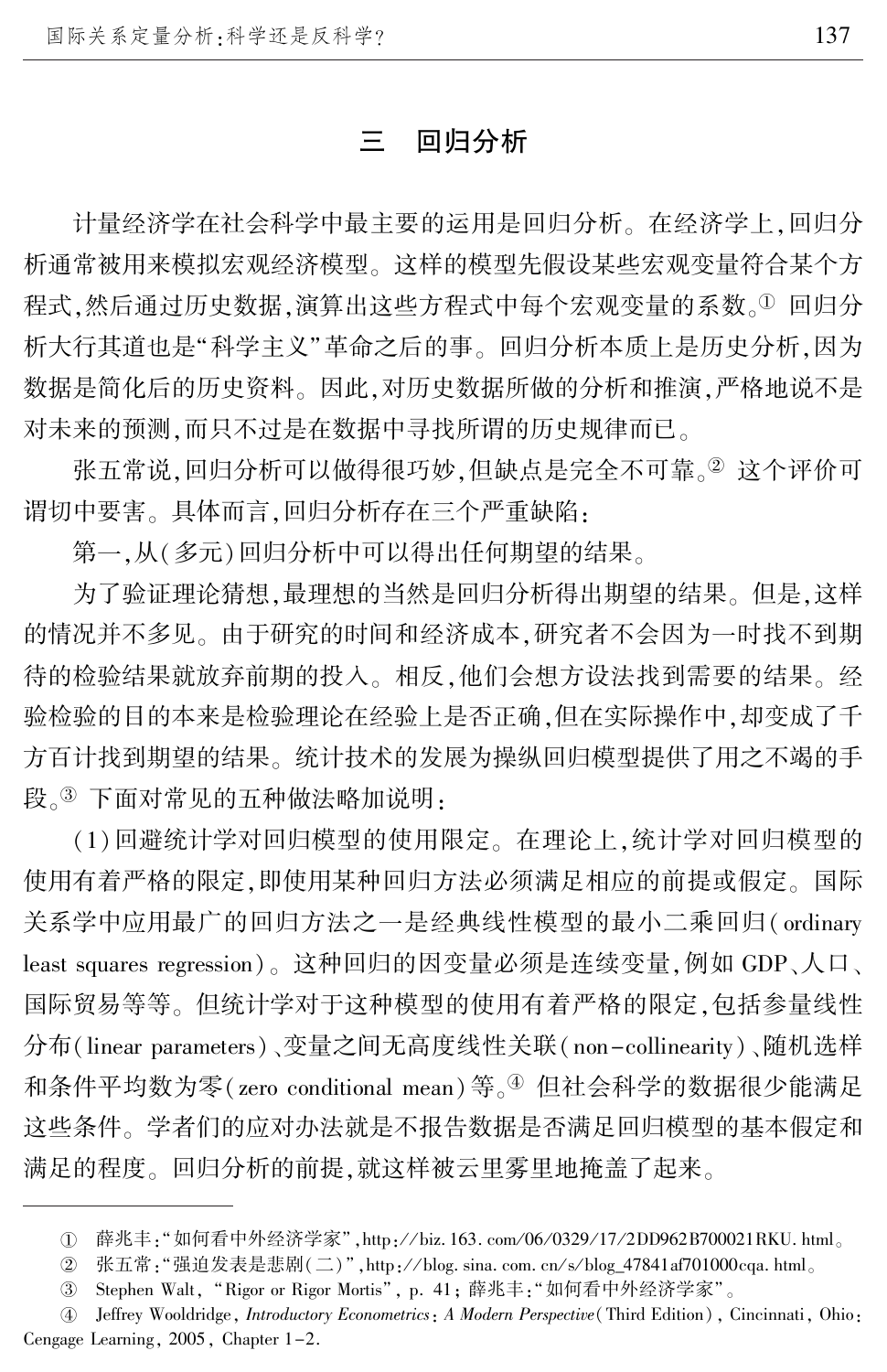(2)变换模型。 这种做法被文雅地称为模型设定(model specification)。 在 对"贸易和平论"的检验中,由于因变量通常被度量为1(冲突)或 0(和平),因此 最常用的回归模型就是逻辑模型(logistic regression)。 随着回归技术的快速发 展,名目繁多的高级模型被开发了出来,并应用到对这个命题的检验中,例如多 国模型(multi-country model)、行为者模型(agent based model)、重力模型(gravity model)、贝叶斯异质常态模型(Bayesian heteroskedastic probit model)、分散时 间持续模型(discrete time duration model)、共时方程模型( simultaneous equation model),等等。<sup>1</sup> 此外,时间序列分析(time series analysis)也是统计分析的高级 工具之一,BTSCS(binary time-series cross section data analysis utility)则是国际关 系方法专家为解决历时大样本数据的时间依赖性而开发的统计工具。2 验证同 样的猜想,有如此多的工具可以选用。 即使没有其他方面的手段,只要紧跟技术 的发展,也可以最大限度地保证得到需要的结果。 评审者和读者不会知道运行 其他的模型结果会如何。 在理论上,所有的模型都可以复制( replication),但在 实践中,限于资源和时间的约束,谁会关心别人已经发表的研究成果? 更吊诡的 是,无论使用哪种模型,总可以引用相关的理论予以支持,于是就堂而皇之地 "科学"起来。

(3)操纵数据和样本。 伪造数据是得出预期经验结果的一种高效率的选 择,但风险太大,学者们轻易不敢尝试。 尽管如此,在自觉和不自觉玩弄数据之 间,还没有一条明确的界限。 正如方绍伟所言,一旦数据缺乏或不听话,学者们 就会对数据屈打成招,以求出数据许可范围以外的结论。3 张五常的亲身经历 是: "无论把什么数据放进计算机,只要够多,这分析总会给你一个'验证'的结

① Han Dorussen, "Balance of Power Revisited: A Multi-Country Model of Trade and Conflict", *Journal* Of Peace Research, Vol. 36, No. 4, 1999, pp. 443-462; David Bearce and Eric Fisher, "Economic Geography, Trade and War", pp. 365-393; Havard Hegre, "Development and the Liberal Peace: What Does It Take to Be a Trading State", Journal of Peace Research, Vol. 37, No. 1, 2000, pp. 5-30; William Reed, "Information and Economic Interdependence", The Journal of Conflict Resolution, Vol. 47, No. 1, 2003, pp. 44-71; Valentin Krustev, "Interdependence and the Duration of Militarized Conflict", Journal of Peace Research, Vol. 43, No. 3, 2006, pp. 243 -260; Rafael Reuveny and Heejoon Kang, " International Trade, Political Conflict / Cooperation, and Granger Causality", American Journal of Political Science, Vol. 40, No. 3, 1996, pp. 943-970; Rafael Reuveny and Keejoon Kang, "Bilateral Trade and Political Conflict/Cooperation: Do Goods Matter?", Journal of Peace Research, *Vol.* 35, *No.* 5, 1998, *pp.* 581-602.

于 Nathaniel Beck, Jonathan Katz and Richard Tucker, " Taking Time Seriously in Binary Time-Series Cross-Section Analysis", American Journal of Political Science, Vol. 42, No. 4, 1998, pp. 1260-1288.

③ 方绍伟:"如何利用统计学' 欺骗民主' " ,http://www. gdcct. gov. cn/life/rskp/201102/t20110228\_ 447136. html。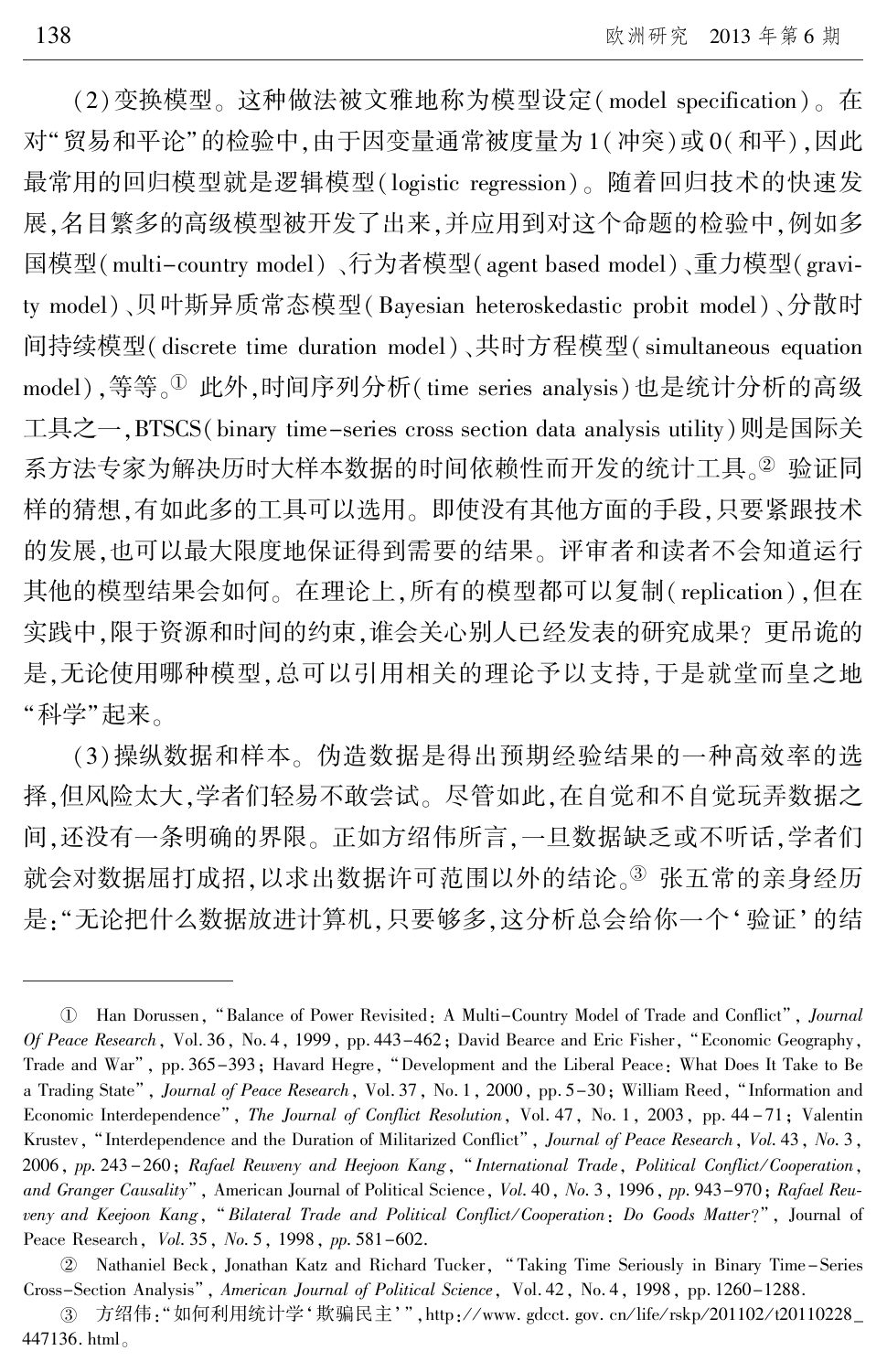论。然而,把数据调来调去,或加进新的,这结论很容易被另一个分析推翻"。1

在对"贸易和平论"的经验检验中,奥尼尔( John Oneal ) 和 拉塞特( Bruce Russett ) 的数据是由国际货币基金组织提供的。<sup>2</sup> 科西克(Omar Keshk)、波林 斯(Brian Pollins)和鲁维尼(Rafael Reuveny)选用战争关联数据库(Correlates of War)的双边贸易序列(Bilateral Trade Series) 数据。3 在其他条件不变的情况 下,回归结果出现显著的差异,当然就服务了不同的理论猜想。 如前所述,现实 主义者认为贸易不会降低冲突风险。 相反,由于贸易依存较强的国家对相对收 益的担忧,它会主动采取军事行动,打破贸易依赖。 巴比瑞(Katharine Barbieri) 的经验研究对这一论点提供了强有力的支持。4 但是,曼斯菲尔德(Edward Mansfield)和波林斯(Brian Pollins)发现,巴比瑞用于统计检验的样本取自 1887 年至 1945 年,即从一战前夕到二战结束。 他们认为,一战和二战不适合检验贸 易和平论,因为两次大战的参战国主要是大国强国。 这些国家的经济规模大,经 济结构多样化,受贸易的制约相对较小,因此很容易证伪"贸易促进和平"的命 题。5 相反,自由主义者的经验数据通常都是长时段的,比如拉塞特和奥尼尔的 数据就覆盖了1887年到1991年的一个多世纪。

(4)操纵指标的度量。 社会科学中的许多概念很复杂,可以用多种方式度 量(measurement)。在"贸易和平论"中,核心概念有两个:一个是贸易关系或经 济相互依存,另一个是国家间关系。 加茨基和李发现,如果把相互依存度量为两 国双边贸易值占某一国 GDP 的比例,那么,回归结果通常是相互依存降低战争 风险;但如果以另一种方式度量,这个关系就会变成正相关。②另一方面,国际 冲突经常被操作为虚变量(dichotomous variable),即冲突为 1,和平为 0。 但是,

愚 Bruce Russet and John Oneal, The Triangular Peace.

 $\textcircled{2}$  Erik Gartzke and Quan Li, "Mistaken Identity: A Reply to Hegre", Conflict Management and Peace Science, Vol. 22, No. 2, 2005, pp. 225-233.

 $\mathbb{O}^-$ 张五常: "强迫发表是悲剧(二)"。

 $(2)$ John Oneal and Bruce Russett, "Assessing the Liberal Peace with Alternative Specifications", pp. 423  $-442.$ 

盂 Omar Keshk, Brian Pollins and Rafael Reuveny, "Trade Still Follows the Flag: The Primacy of Politics in a Simultaneous Model of Interdependence and Armed Conflict", Journal of Politics, Vol. 66, No. 4, 2004, pp. 1155-1179.

榆 Katherine Barbieri, "Economic Interdependence: A Path to Peace or a Source of Interstate Conflict", Journal of Peace Research, Vol. 33, No. 1, 1996, pp. 29-49.

虞 Edward Mansfield and Brian Pollins, "The Study of Interdependence and Conflict: Recent Advances, Open Questions, and Directions for Future Research", Journal of Conflict Resolution, Vol. 45, No. 6, 2011, pp. 834-859.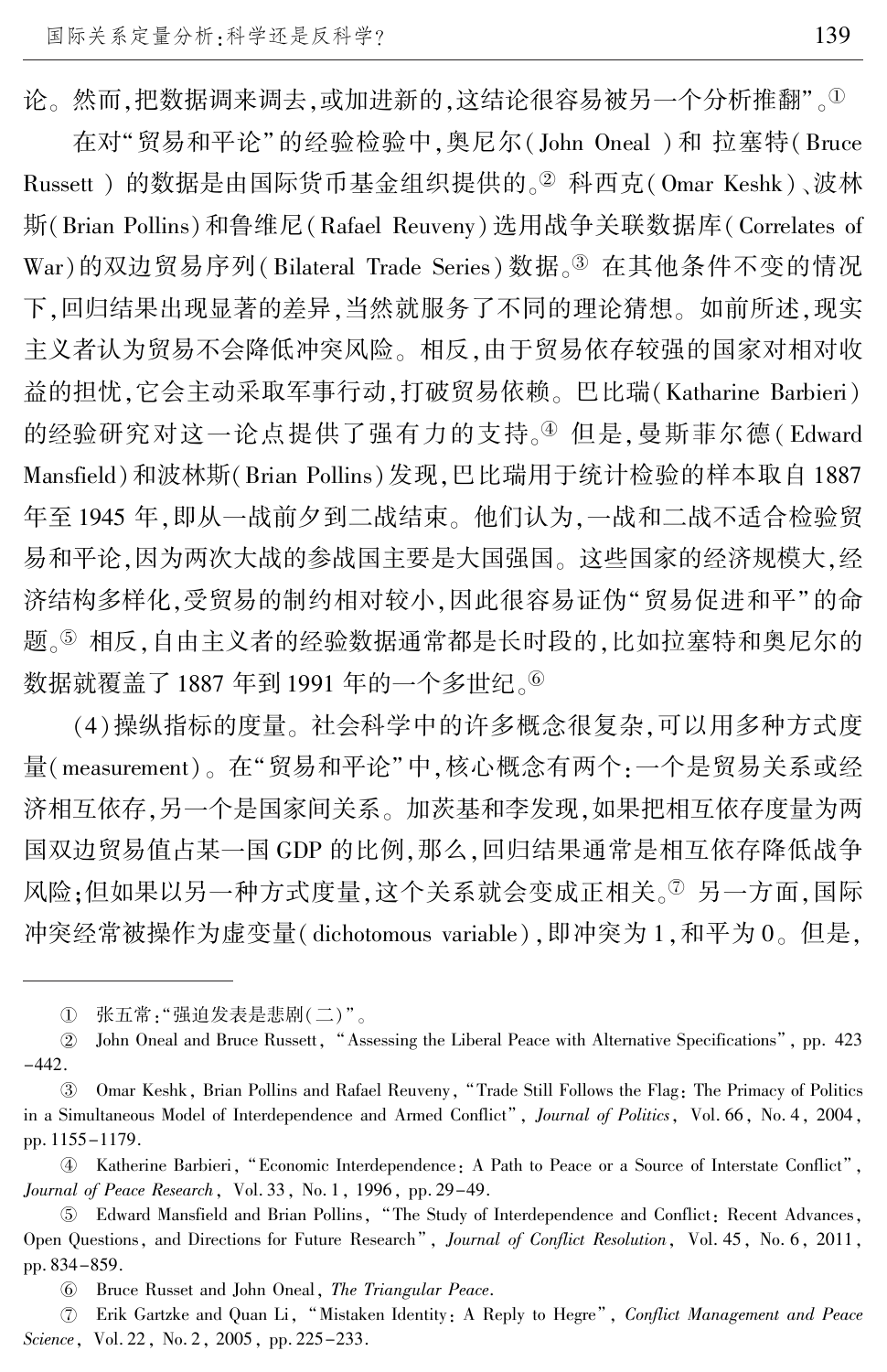佩吾豪斯(Jon Pevehouse)指出,这个虚变量很容易支持现实主义或自由主义的 观点。 如果把国家间关系分解为两个变量:一是和平(一年内两国间积极互动 的次数),二是冲突(一年内两国间消极互动的次数),回归结果会倾向于支持贸 易与国际冲突间没有显著关系。1

(5)灵活地选择回归变量。 变量选择对于检验结果的影响也是非常显著 的。 某变量会歪曲自变量和因变量之间的关系,添加另一些变量又会给回归结 果造成偏差。 例如,国际冲突研究通常使用大样本,一个回归方程可以纳入很多 变量。 除了主自变量(贸易关系或经济相互依存)之外,通常控制的变量包括军 事联盟(military alliance)、政治制度( regime type)、邻国( contiguity)、地理距离 (geographical distance)、战争历史( previous conflicts)、区域( region)、文化类型 (Culture)、经济规模(GDP)、富裕程度(GDP per capita)、发展速度(GDP growth rate),等等。 在建立回归模型时具体要使用哪些控制变量,既取决于前人的研 究,也取决于纳入哪些变量能够产生期待的结果。 有学者对巴比瑞的"贸易引 起战争"的理论进行了验证。 他们发现,贸易与战争的这种正相关是由于不恰 当的变量省略,即把两国军事力量对比这一变量从回归方程中剔除了。 他们把 这个变量添加进去之后,贸易与冲突的关系就由正相关变成了负相关,转而支持 "贸易和平论"了。2 薛兆丰对于回归分析的这一弊病深有感触:"样本的一点差 错,就能搅乱整个图景。 而控制变量的设置,对回归分析的结果也有重大影响。 经济学家即使在增减和选择控制变量上偷梁换柱,也依然能道貌岸然,说自己是 靠数据说话的。"3

第二,回归结果虽然总是为理论提供了经验支持,但却在历史和现实中找不 到经验支持。

学者们普遍认为,统计分析描绘出一片森林的特点,而个案分析注重于森林 中的一颗或几棵树。 统计学所谓的生态谬误(ecological fallacy), 指的是集体特 征不能化约为个体特征。 $\Phi$  例如,秦亚青认为,注重关系( guanxi)是中国人的战

<sup>1</sup> Jon Pevehouse, "Interdependence Theory and the Measurement of International Conflict", Journal of Politics, Vol. 66, No. 1, 2004, pp. 247-266.

<sup>2</sup> Jun Xiang, Xiaohong Xu and George Keteku, "Power: The Missing Link in the Trade Conflict Relationship", Journal of Conflict Resolution, Vol. 51, No. 4, 2007, pp. 646-663.

盂 薛兆丰:"如何看待经济学家"。

<sup>4</sup> W. Robinson, "Ecological Correlations and the Behavior of Individuals", American Sociological Review, Vol. 15, No. 3, 1950, pp. 351-7.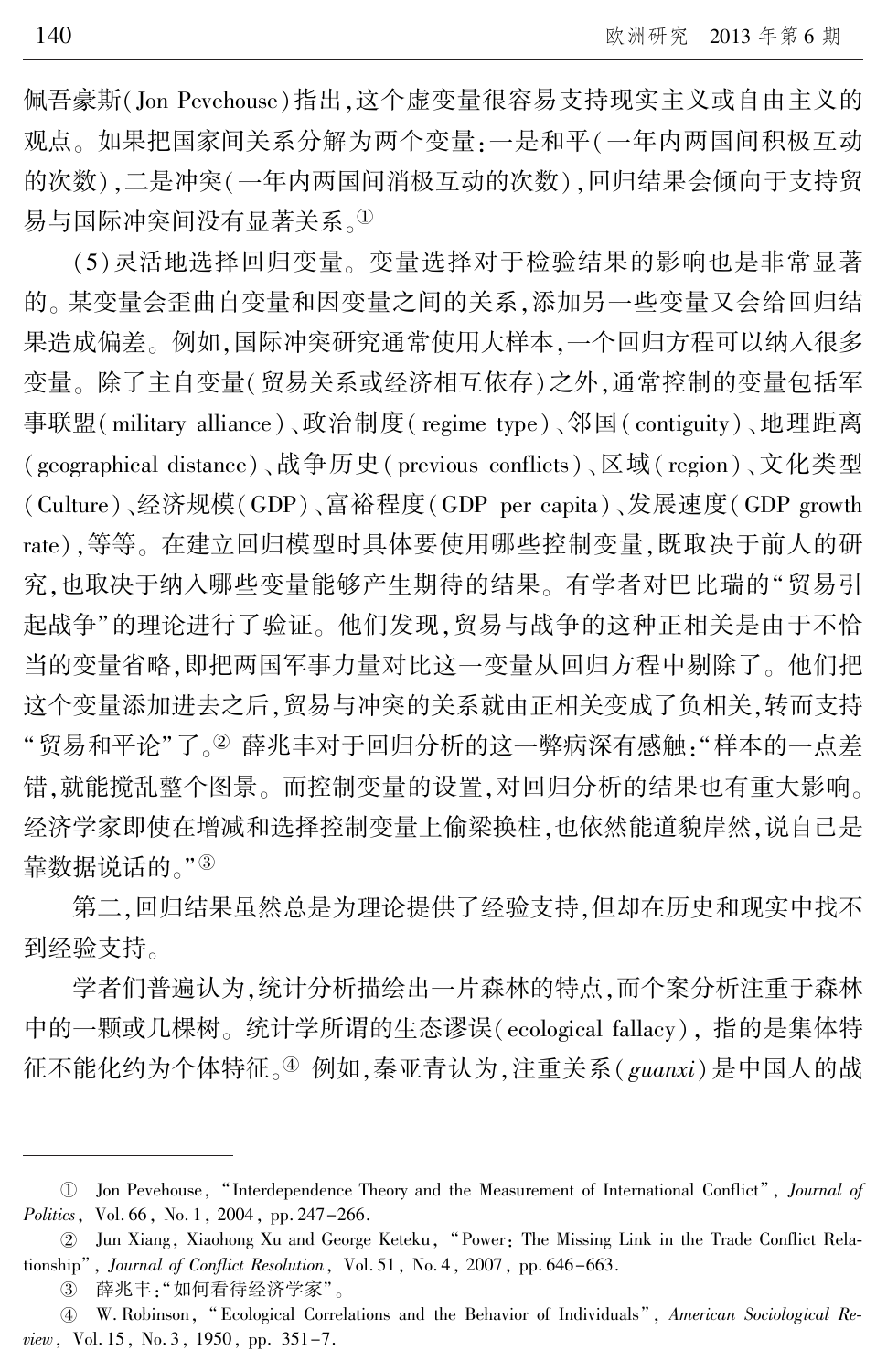略文化特征。① 但根据生态谬误,我们不能说每个中国人都注重关系。 做回归 分析的国际关系学家多少有一种难言的尴尬,那就是我们的经验结果在现实中 往往找不到一个案例来支持。 生态谬误暗示的是社会机制仅呈现为某种概率分 布,但如果这种概率分布被发现是零分布或接近零分布,那么它的现实意义何 在? 如前所述,如果对外交决策的历史研究均不支持"贸易和平论",而大样本 的统计分析又发现了贸易与和平之间存在正相关关系,那只能说明所谓的"贸 易和平论"是数据造成的错觉而已。

检验结果与历史的断裂,一个重要的原因是研究者对回归分析的操纵。 另 一个原因是用宏观变量来检验微观机制的结果。 诚如薛兆丰所言:"宏观变量 的变化,往往是许多微观个体共同作用的结果,而不是其他宏观变量的变化直接 造成的。 忽视了微观作用的基础,泛泛地假定和推断宏观变量之间的关系,其结 果往往会与真实世界南辕北辙"。2 国际关系回归分析通常使用的分析单元是 国家。 这是因为几乎所有的数据都是以国家为单位的。 饶有兴味的是,很多理 论建设,包括形式理论在内,其分析单元却是个体(比如领导者、选民)或次国家 行为体(比如国会、政党),等等。

此外,如前所述,回归分析本质上是史料分析。 尽管如此,回归模型还被用 来预测未来。 由于上面分析的原因,预测的结果也很不尽如人意。 最有名的例 子是数理经济学鼻祖萨缪尔森对苏联经济的预测。 他在早年各个版本的《经济 学》教科书中都对苏联的 GDP 增长趋势做了预测,认为苏联很快会赶上美国。 随着苏联的经济日渐衰退,萨氏预测的苏联经济增长速度也越来越慢。 到了 1980年代初,他不得不在书中取消了这项预测。3

第三,社会科学家混淆了回归变量的统计学重要性和实质重要性。

这个缺陷可能是回归分析应用于社会科学独有的问题。 它在物理学、化学、 工程学和生物学的应用统计研究中并不存在。 它在经济学经验检验中扎根之 后,谬种误传到政治学和社会学。麦克罗斯基称之为"克莱因之恶"。 把回归分 析中呈现统计显著性的因变量视为重要的影响变量,这是克莱因( Lawrence Klein)开创的传统。 1970 年代之后,统计显著性 = 理论重要性成为经济学家普

① 秦亚青:"关系本位与过程建构:将中国理念植入国际关系理论",《中国社会科学》2009 年第 3 期,第 69-86 页。

 $(2)$ 薛兆丰: "论中外经济学家"。

③ 薛兆丰:"从萨缪尔森看经济学的局限",http://xuezhaofeng.com/blog/?p=956。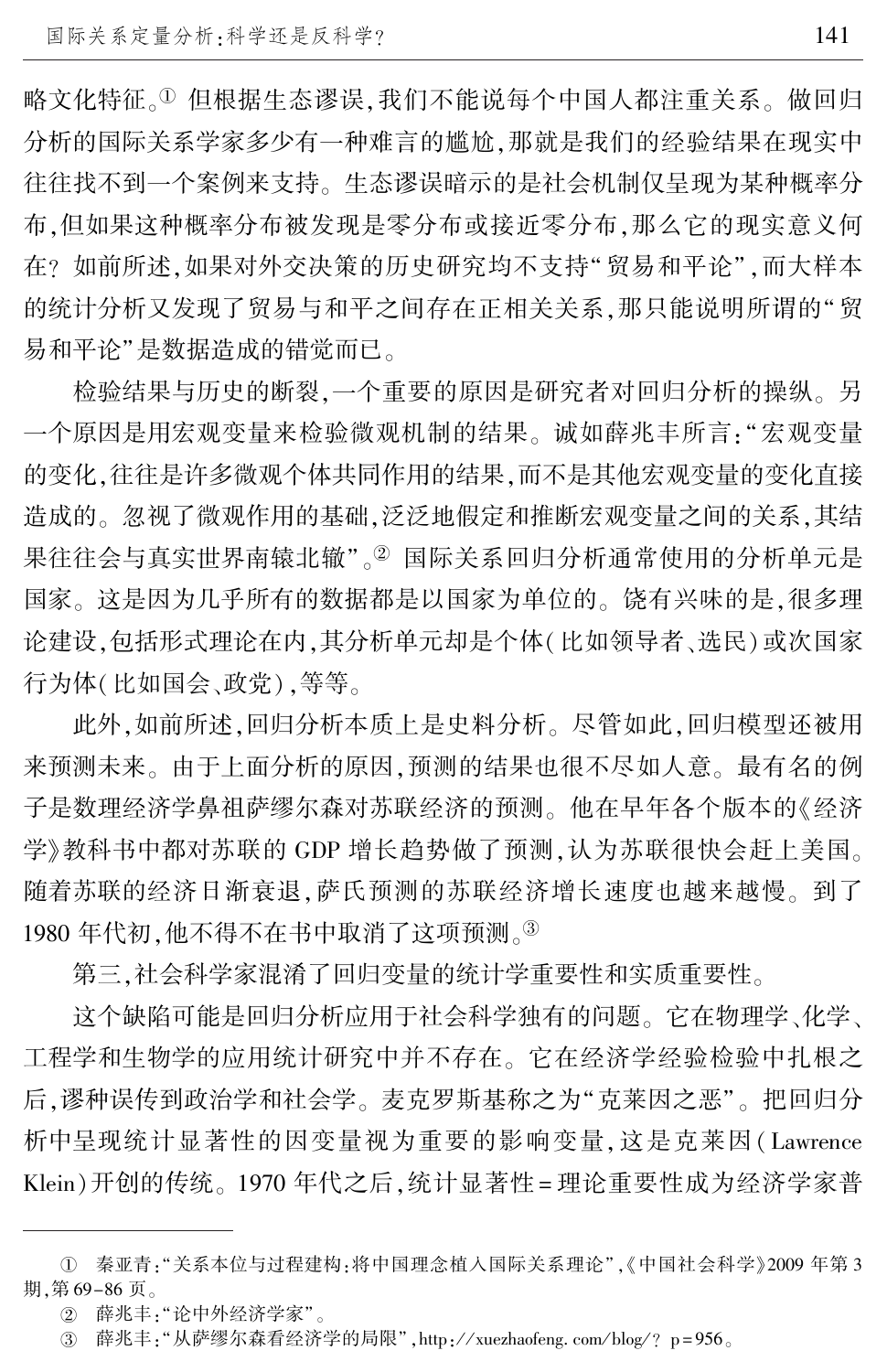遍接受的公式。 显著性测试的意义是评估抽样误差,目的是在概率样本的基础 上描述特定人群。 具体而言,统计学上的显著性,指的是某种统计差别是否真 实,或者是基于样本误差的某种偶然的变动(variation),与变量在现实社会生活 中是否重要毫无关系。1这是统计学家的共识,是"无可置疑"的。2

统计学们对经济学家把统计显著性与实质重要性混为一谈大惑不解。3 尽 管如此,经济学家没有改正这一明显的错误,反而百般辩解,要不就置之不理。4 这一"指鹿为马"的做法,产生的后果是灾难性的。经济学最好的经验研究中有 70% 是建立在显著性测验基础上的。 学者们以这些结果为凭据给政府提出福 利、最低工资、贸易保护或自由贸易问题上的政策建议。⑤ 一旦纠正了这个错 误,经济科学的世界会完全坍塌,后果是自克莱因以降的经济学回归分析都要重 做。⑥ 而在政治学界,回归分析呈蒸蒸日上之势,以其所谓的外部有效性凌驾于 个案分析之上。 更严重的是,政治学者方法论意识太薄弱,至今少有人做出过类 似的反思。 而在经济学界,麦克罗斯基和她的同道为此已经呼吁了 20 多年。

# 四 定量分析的政治经济学

在美国国际关系学界,回归分析已经成了科学经验检验的主流方法,形式理 性模型的影响急剧扩大。 早在 1990 年代早期,美国政治学旗舰刊物《美国政治 学评论》(American Political Science Review)刊登的文章中有大约 40% 使用了理 性选择模型。 从 1980 年到 1993 年,这一比例是 22% 。 而在该刊收到和发表的 投稿中,约 15-20% 是理性选择建模。<sup>⑦</sup>但既然国际关系量化分析有如此明显的

J. Neyman and E. Pearson, "On the Problem of the Most Efficient Form of Statistical Hypotheses", Philosophical Transactions of the Royal Society, Vol. 231, 1933, pp. 289-337; W. Wallis and H. Roberts, Statistics: A New Approach. New York: MacMillian, 1965, p. 385.

<sup>2</sup> D. Morrison and R. Henkel, "Significance Tests Reconsidered", American Sociologist, Vol. 4, 1970, pp. 131-140.

<sup>3</sup> William Kruskal, Significance, Tests of. In International Encyclopedia of Statistics, New York: MacMillan, 1968; Edward Learner, "Let's Take the Con out of Econometrics", American Economic Review, Vol. 73, 1983, pp. 31-43; Arthur Goldberger, A Course in Econometrics, Harvard University Press, 1991, p. 39; 薛兆 丰: "从萨缪尔森看经济学的局限"。

<sup>(4)</sup> Deirdre McCloskey and Stephen Ziliak, "The Standard Error of Regression", pp. 97–114.

 $(5)$ Ibid. .

愚 Deirdre McCloskey, The Vices of Economists, the Virtues of the Bourgeoisie, pp. 52-53.

 $\circled{2}$  Donald Green and Ian Shapiro, Pathologies of Rational Choice Theory: A Critique of Applications in Political Science, New Haven, Conneticut: Yale University Press, 1995.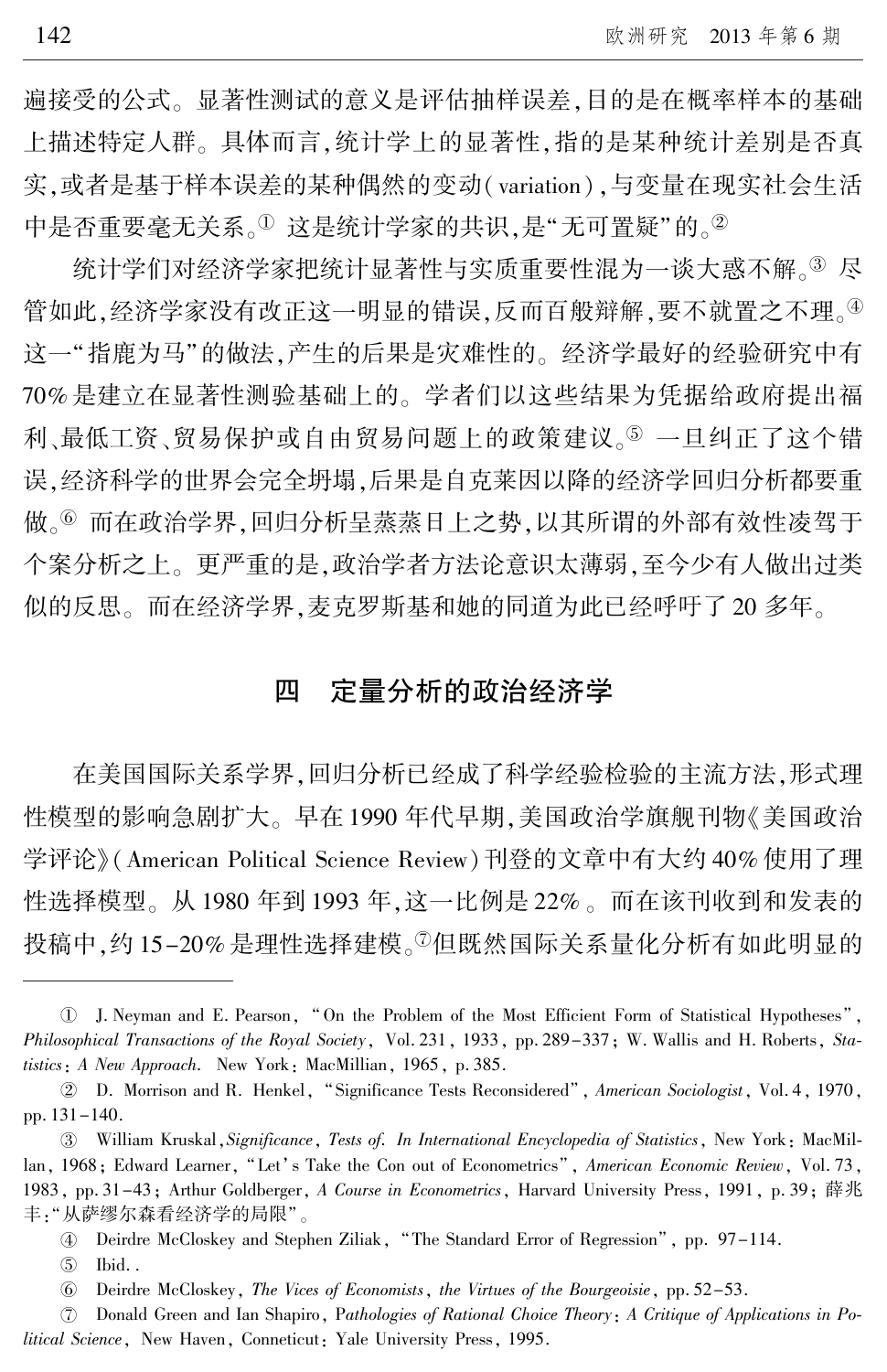缺点,为什么学者们还坚持并推广这些研究方法呢? 原因是多方面的,既有功利 性的考虑,又有知识和信念的影响。

第一,量化研究的效率很高。

对于社会科学家来说,量化分析的一个显著优点是效率高。 虽然掌握定量 分析工具需要若干年的训练,但是,一旦具备了这种能力,要做到高产很容易。 形式模型被戏称为萨缪尔森式的"黑板经济学"或"轮椅经济学",意思是只要一 张纸、一纸笔,就可以做出模型来。 至于回归分析的流行,则是 1970 年代以来计 算机的普及以及计算成本急剧下降的结果。 即使只有几套常用的二手数据,只 要统计技术熟练,可以建立数之不尽的回归模型。 相比之下,传统的研究方法, 比如个案分析、历史研究,不仅系统训练时费时费力,在做具体研究时投入的时 间和经济成本也要大得多,往往需要翻阅大量的历史文献,或(和)做田野调查 (field work),三、五年也未必能够发表一篇文章。 因此,国际关系学的高产学 者,十之八九都是做形式模型或统计分析的。

在很多情况下,形式化会掩盖理论本身的错误和平庸,因为"错误和拙劣的 理论一经高技术包装,会让人难以洞察其缺陷"。1数学常被用来包装微不足道 或浅而易见的思想,沃尔特称之为"方法论通杀" (methodological overkill)。2 例 如,门罗建构了一个很复杂的模型来研究危机谈判。 他的假定是国家对双方力 量对比、军事优势和对手的决心不确定。 模型的猜想是如果不存在某种形式的 不确定性,就不会爆发国际战争。 这个结论平淡无奇,对于绝大多数国际冲突学 者来说只不过是个常识。3

第二,量化研究是定量学者学术生存的需要。

不少社会科学家对量化分析的缺陷心知肚明,但仍然不断地使用这些技术, 并向学生传播这样的知识。这不仅是追求效率的结果,也是学者生存的需要。4 所谓生存的需要有两个意义:第一,这是社会科学专业化的结果。 林毅夫直白地

淤 Thomas Mayer, Truth versus Precision in Economics, Aldershot, UK: Eldward Elgar, 1993, pp. 123- 127.

<sup>(2)</sup> Stephen Walt, "Rigor or Rigor Mortis?", pp. 20–22.

<sup>3</sup> James Morrow, "Capability, Uncertainty, and Resolve: A Limited Information Model of Crisis Bargaining", American Journal of Political Science, Vol. 33, No. 4, 1997, pp. 941-972. 不过,形式建模者对此做出 了辩护。 他们认为,把平凡的思想形式化本身就是对科学研究的贡献。

④ [美]威廉·布罗德等:《背叛真理的人们:科学殿堂里的弄虚作假》,朱进宁、方玉珍译,上海:上 海科技教育出版社 2004 年版,第 22 页。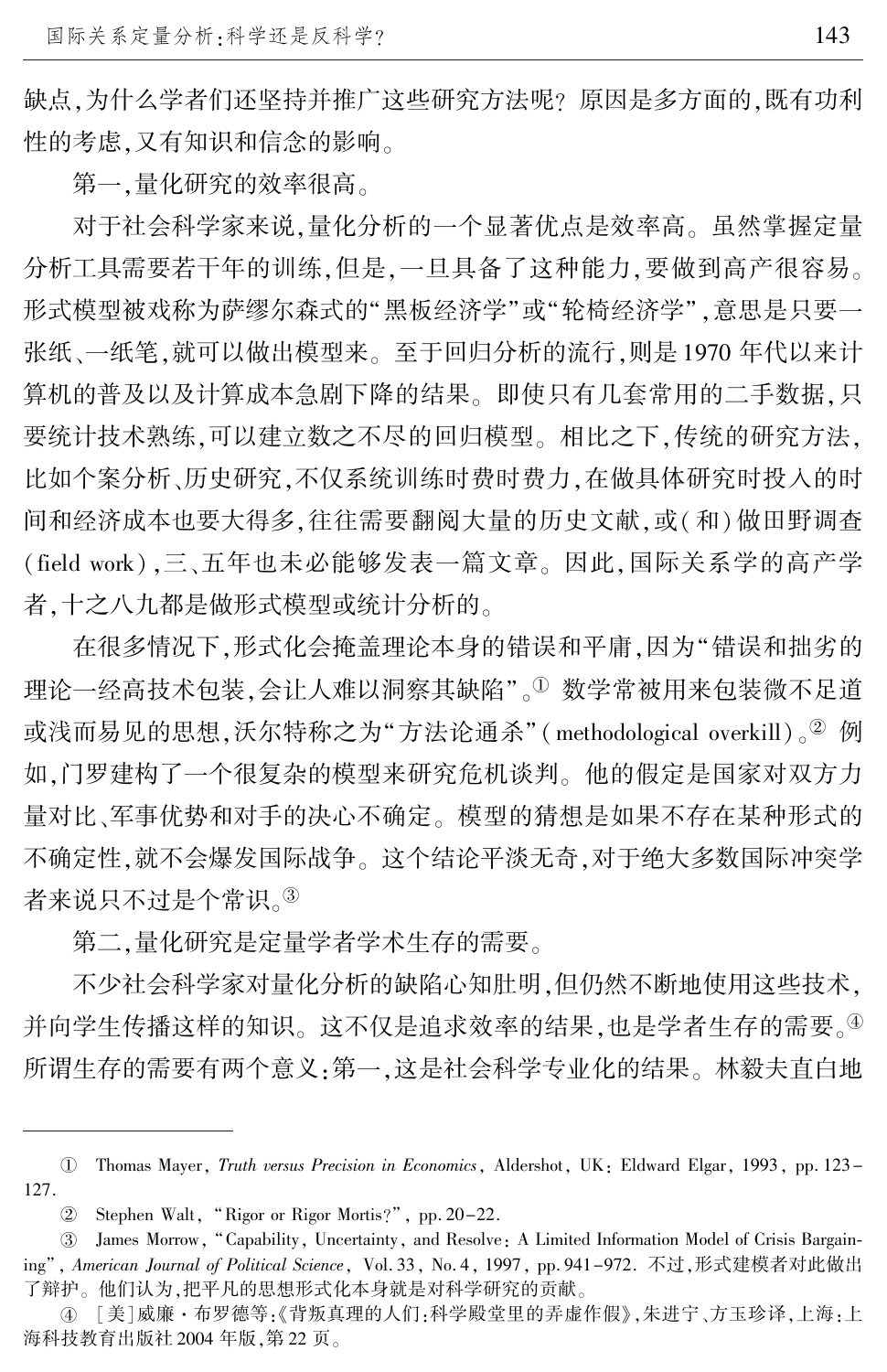说,现在不用数学很难在好的经济学杂志上发表文章,很难进入主流经济学 界。<sup>①</sup> 奈(Joseph Nye)也承认,要想在政治学界上位,最好是玩弄数学模型、新方 法或者善于把理论用决策者看不懂的行话包装起来。2 想从事社会科学的人太 多了,但招生规模、刊物容量和研究岗位都非常有限,指望学者出道之初就做出 原创性的贡献又不现实。 因此,出于筛选人才的需要,经济学、政治学和社会学 这样的学科只能不断提高技术门槛。 数学和统计学就是这样一个有效的门槛。 第二,坦率承认定量分析的缺陷在道德上是高尚的,但既然这些缺陷短期内无法 改进,有些缺陷甚至根本无法补救,承认这些不足就相当于取消了量化研究的合 法性,那使用这些方法的学者就无法在学术界立足。 这是典型的学术生存的政 治经济学。 既然编辑和审稿人都认为统计显著性就等同于现实重要性。 如果否 定了大家的共识,要发表文章就不可能了。③

不仅如此,今天的社会科学家群体中,具有独特个性和创造力的学者不多。 即使顶尖名校的毕业生,平庸者也不计其数。 但要在学术界生存,就必须创新。 而要提出有原创性的政治思想,谈何容易。 相较之下,方法创新则要容易得多。 方法是自我封闭的逻辑系统,可以演绎出无穷无尽的问题。 把这些点滴的创新 运用到经验检验中去,又可以产生几何级数的创新。 何乐而不为? 此外,在美国 攻读一个政治学或经济学博士学位,少则四、五年,多则八至十年,可以说耗费了 人生最宝贵的光阴。 即使如此大的时间投入,通常的博士也就掌握一种研究工 具,最常见的是个案研究、统计分析或形式模型。 很少有人毕业后还会有时间和 精力去掌握另一种研究工具。 与此同时,美国社会科学又高度重视方法和研究 工具。 否定了自己的研究工具就相当于自绝生路,谁愿意去冒这个风险呢? 因 此,大家宁可穿着回归分析和形式模型的"皇帝新衣",堂而皇之地以科学研究 自居,殊死捍卫自己的研究工具和方法。

第三,社会科学家的数理知识水平偏低。

哈耶克说:"在社会科学中采用数学,与把社会现象数量化的尝试并没有必 然联系,而那些只有初级数学知识的人却喜欢这样认为"。④ 马歇尔的观点与之

淤 林毅夫:《论经济学方法》,第 12-13 页。

 $(2)$ Joseph Nye, "Scholars on the Side Lines", Washington Post, 4/3, A15, 2009.

盂 Dierdre McCloskey, The Vices of Economists, the Virtues of Bourgeoisie, pp. 50-51.

榆 [英]弗里德里希·哈耶克:《科学的反革命》,第 47-48 页。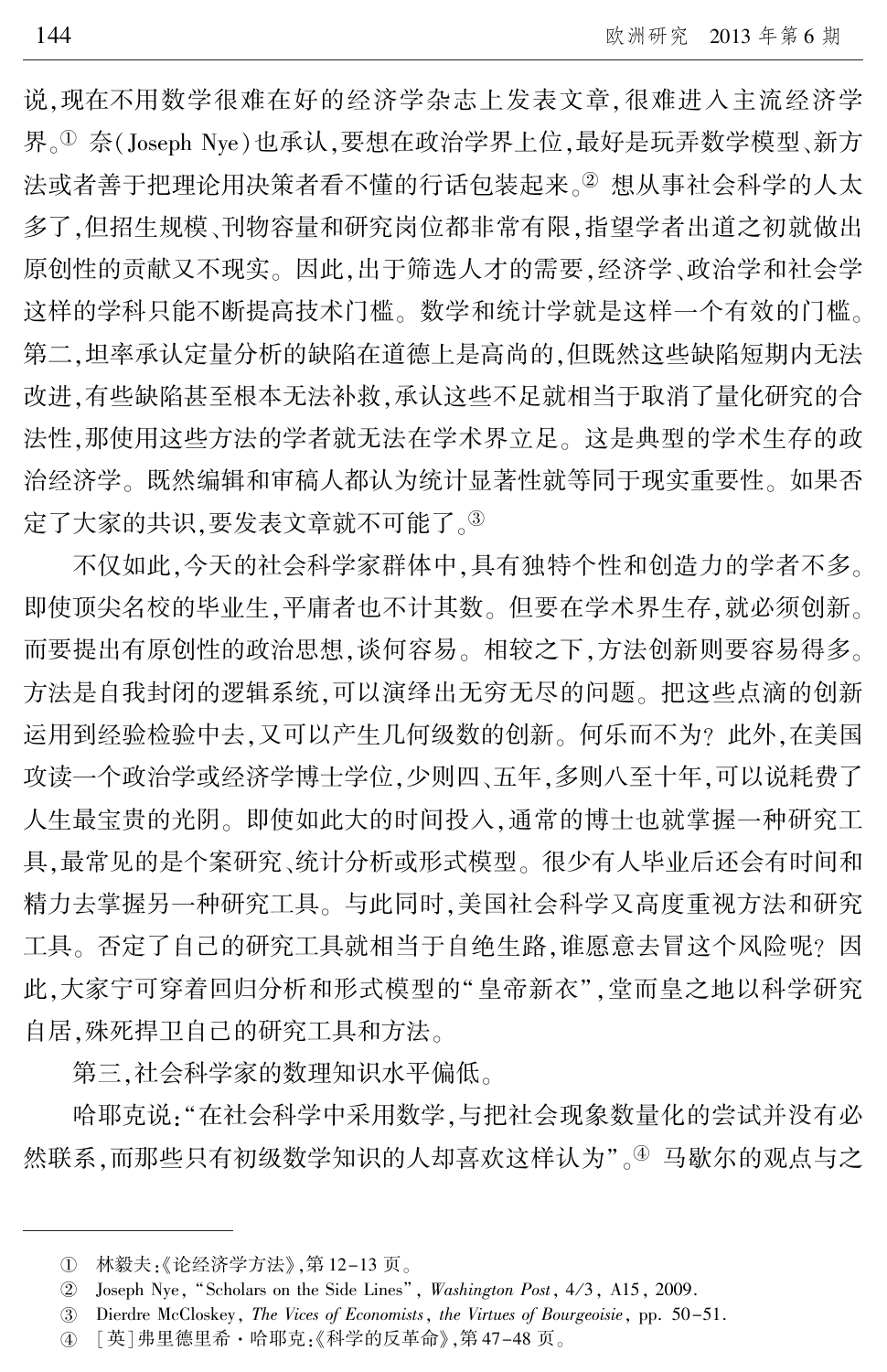不谋而合: "除非一个人精通数学, 否则他们使用的数学会一塌糊涂"。<sup>①</sup> 在社会 科学家中,经济学家的数学水平是最高的,政治学家远在其下,社会学家更次之。 但即使数学水平相对最出色的经济学家,在科恩看来其数学认识也相当有限,难 以理解数学的精神。 具体而言,经济学家在数学应用中存在两个相互关联的毛 病:一是总是使用错误的数学,二是没有认识到数学的限度。 经济学家总是使 用错误的数学,主要是数学修养和认识不够。 虽然直觉和经验告诉我们,现实生 活中的大多数政治经济问题都是非线性的,但绝大部分回归模型都是线性回归。 原因很简单:只有线性回归是学者们的数学能力应付得来的,所以他们只能假设 这些变量之间存在线性关系,然后通过回归技术确定线性系数。 在形式化方面, 描述和模拟社会现象,最适用的是动态模型(dynamic models),原因在于,社会行 为中几乎没有恒量。3 因此,只有动态模型才能把经济理论置于现实的起点。 但是,动态模型需要非常艰深的数学知识,绝非常用的应用微积分、线性代数和 概率论所能应付。 这就超出了几乎所有数理社会科学家的知识储备。

不仅如此,在科恩看来,即使经济学家能够使用动态模型,也无法解决量化 分析,尤其是形式模型的困难。 在一个动态系统中,变量间的关系不能被化约为 直线,只能求助于非线性微分方程。 早在 1899 年,彭加勒( Jules Poincare)就证 明了我们无法推导出可以预测一个包含三个或更多变量的动态模型;对类似系 统的任何数字近似(approximation)都会极快地失去准确性。 由于对社会现象的 数理分析通常要涉及多个变量,可以认为,关于社会现象的绝大部分方程是没有 数学解的。

第四,定量分析是一种科学信仰。

社会科学家固守形式模型和回归分析,并不完全出于功利主义的考虑。 布 罗德(William Broad)指出,科学信仰与宗教信仰有某种共同之处。4 在理论上, 科学既然是以逻辑为准绳,以事实为依据,学者们应该从善如流。 但事实上,即 使旧思想早已破产,学者们仍然殊死抵抗。 弗里德曼的工具主义方法论在美国 有大量的信徒。 这些人控制着经济学和政治学绝大部分学术资源,并把他们的

U Ronald Coase, "Marshall on Methods", pp. 80–81.

 $(2)$ Steve Keen, Debunking Economics, pp. 258-268.

盂 米塞斯在几乎所有关于认识论和方法论的著作中反复阐述这个观点,参见[奥]路德维希·米塞 斯:《经济学的最后基础》,夏道平译,台北:远流出版事业股份有限公司 1991 年版。

④ [美]威廉・布罗德等:《背叛真理的人们》,第 111–112 页。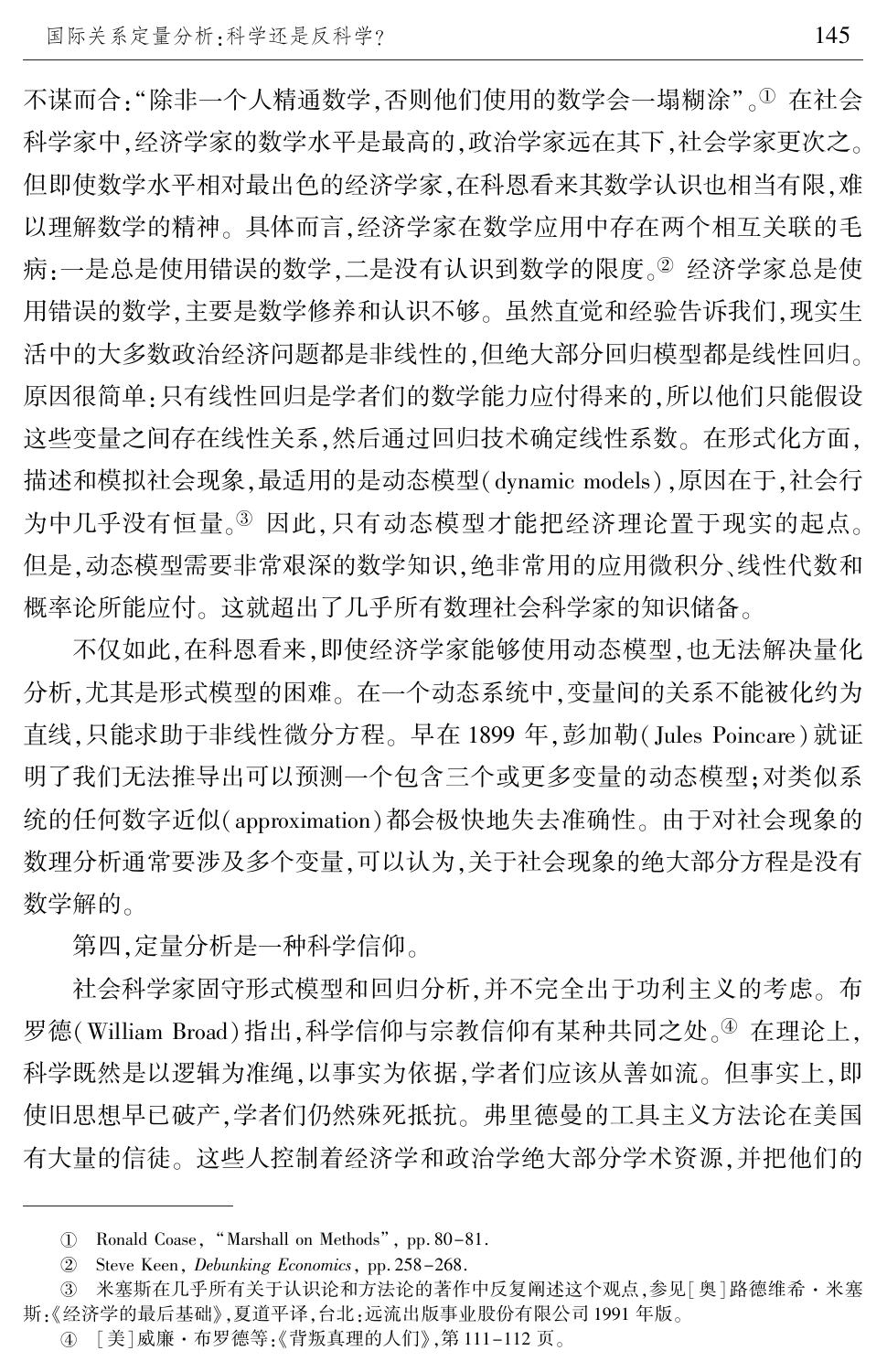学术思想强加给下一代。 学者的固执导致了教育上的墨守成规。 米塞斯对教育 的保守性很悲观:"教育不可能传递给学生超过他们老师的知识。 教育培养信 徒、模仿者以及墨守成规者,而不是新思想的先驱和创造性的天才。 学校不是进 步和改良的苗圃,而是传统和一成不变的思想模式的温室"。<sup>1</sup>

## 五 弗里德曼范式的破产

孟斯奎塔曾这样概括量化研究的优点:第一,演绎出的量化理论外延更广; 第二,统计技术的应用有利于从数据中提炼出精确和简练的结论;第三,在定量 分析中更容易识别虚假的结果。2 另一方面,麦克罗斯基则把当代经济学的危 机归因于三个错误,其中一个就是克莱因开创的以统计显著性为标准的计量经 济学,另一个是萨缪尔森(Paul Samuelson)倡导的"黑板经济学"。<sup>3</sup> 不幸的是, 这两个错误都被政治学拿了过来,变本加厉地发扬光大。

根据以上的分析,以形式模型和回归分析为支柱的国际关系科学,确实具有 科学的外表,但具体的研究是否真科学,与其说取决于其形式,还不如说取决于 学者的良知。 布罗德说过:在科学与反科学之间存在着"广大的朦胧地带,学者 可以做许多违背科学道德的事"。4 梅耶(Thomas Mayer)对于与现实没有关联 的数学演绎深为反感,认为这样的研究"毫无价值"。对于理解现实而言,逻辑 本身,即使是数学演绎,如果与现实没有关联,也是没有意义。 他对"细致和系 统的经验检验"寄予了很多的希望,认为这样的检验为理论设置了更高的标 准。⑤ 但他似乎没有认识到,经验检验虽然以历史数据为基础,但经过学者的偷 梁换柱,完全可能变得与现实毫无关联。 格林(Donald Green) 和夏皮内( Ian Shapiro)认为政治学形式理性理论没有得到经验研究的支持。 他们考察了公民 投票悖论、社会困境、选举竞争等四个问题领域的经济研究,发现形式建模者的 统计模型普遍存在经验证据选择偏差、非独立性样本等基本问题。 他们的结论

淤 [英]弗里德里希·哈耶克:《科学的反革命》,第 100 页。

<sup>2</sup> Bruce Bueno de Mesquita, "Towards a Scientific Understanding of International Conflict", pp. 132 133.

盂 麦克罗斯基诊断的经济学第三个"罪恶"是丁伯根(Jan Tinbergen) 阐发的社会工程( social engineering)思想,即统计显著性分析和黑板经济学能够被应用于制定社会经济政策,参见 Dierdre McCloskey, The Vices of Economists, the Virtues of the Bourgeoisie, p. 17.

榆 [美]威廉·布罗德等:《背叛真理的人们》,第 67 页。

虞 Thomas Mayer, Truth versus Precision in Economics, p. 32.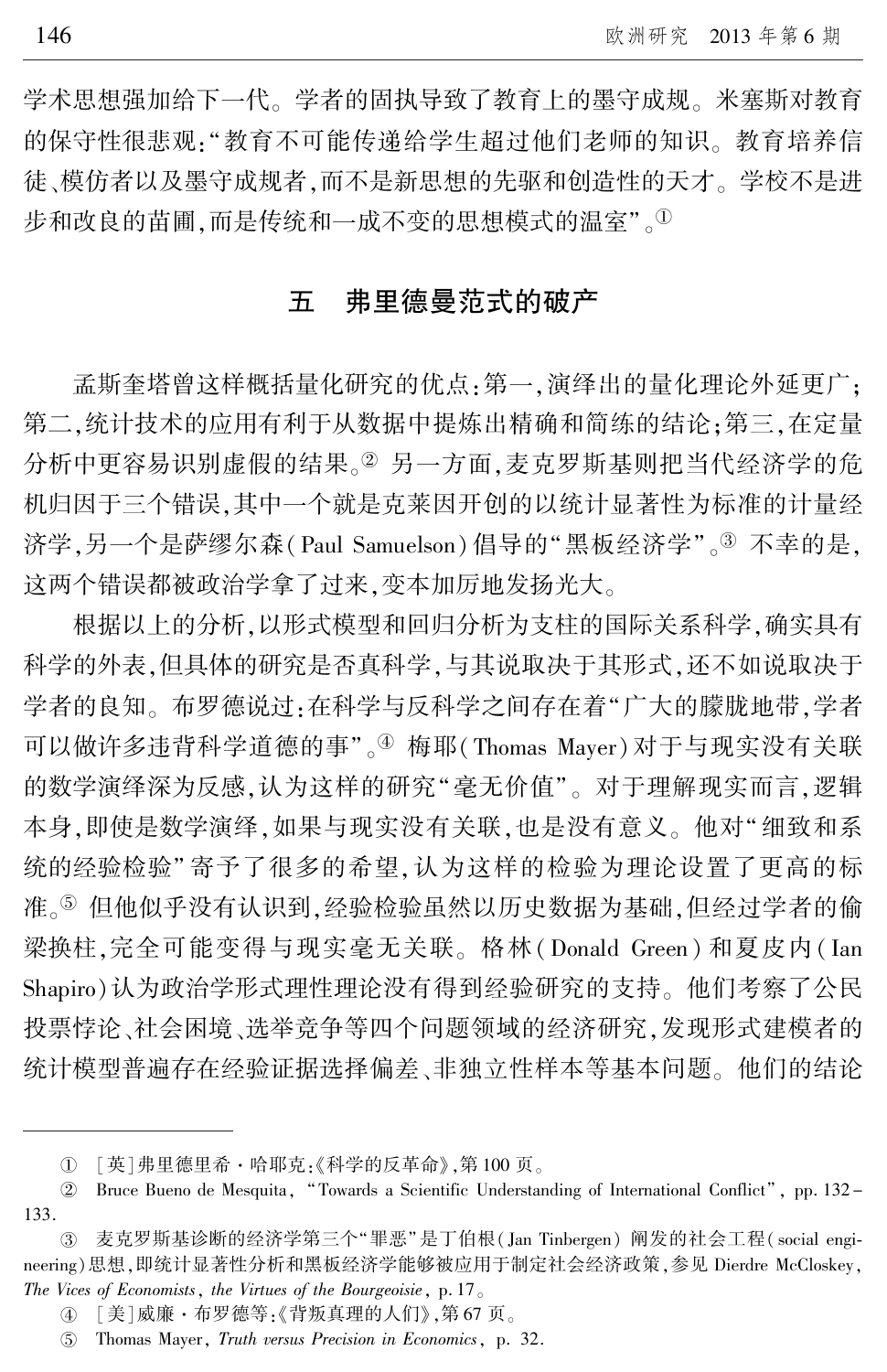是这些作者做经验研究的目的不是为了证伪,而是为了给猜测找依据。1因此, 统计(回归)分析未必为理论设置了更高的标准。 无论我们提出什么样的理论 猜想,只要统计技术娴熟,都可以找到经验支持。 反过来说,如果我们的经验证 据支持不了理论假设,那就可以通过调整形式理论的前提来重新演绎,直到理论 推想与经验证据匹配。 孟罗(Kristen Monroe) 指出,为猜测不择手段地找依据 在社会科学研究中广泛存在。2 既然统计经验检验完全不可靠,反过来颠覆了 弗里德曼工具主义的前项:理论的价值不在于其陈述的真实性(过程),而在于 演绎出能够被经验支持的猜想(结果)。 简言之,没有人会否认量化分析的优点 是以数据工具的精确性来弥补日常语言的模糊性。 但是,"语言在运用时并不 试图掩盖自己的模糊,而数量工具在运用时则披上了'精确的伪装',制造了'科 学的假象'"。3

综上所述,在评价量化国际关系研究时,我们要仔细审查理论假定的真实 性、逻辑推导的过程、回归工具的选择、数据的结构以及变量的选择。 从经验上 看,萨缪尔森的见解可能是最贴切的:如果不是用简单的逻辑和数据说明问题, 结论多不可靠,因为经济学(社会科学)绝大部分的道理都是显而易见的。

# 六 结论

国际关系量化分析的局限折射出社会科学的方法论困境。4) 如果我们承认 政治(国际关系)学是一门科学,那就不能否认美国学者的"先发优势"。 美国学 者的优势不仅体现在实体理论的创新,也表现在研究方法上。 然而,美国学者在 方法论上的真正优势,并不是量化分析本身,而是严谨的学术规范和深刻的反思 精神。 我们的社会科学研究一直受到历史、哲学方法的深刻影响。 鉴于此,有学

③ 方绍伟:"如何利用统计学"欺骗"民主"。

<sup>1</sup> Donald Green and Ian Shapiro, "Pathologies of Rational Choice Theory."

<sup>2</sup> Kristen Monroe, "Pathologies of Rational Choice Theory: A Critique of Applications in Political Science", *Political Theory*, Vol. 25, No. 2, 1997, pp. 289-295.

④ 也可以参考李滨:"科学方法论在国际关系研究中的局限性及其背后的意识形态",《世界经济与 政治》2004 年 11 期,第 19-24 页。 李滨的方法论反思和本文互为补充。 国际关系研究中的科学方法论借 助的是现代经济学方法论,而这种方法论来源于自然科学研究范式,但是自然科学的研究范式在国际关 系中的应用也存在着像萨缪尔森指出的在经济学应用时存在的问题:"其他条件相同"、"后此谬误"、"整 体与部分合成谬误"、主观性、无法应对不确定性和可信性假说。建立在这种科学方法论基础上的理论不 是"价值中立"的,它具有维护现存世界秩序,服务于既得利益的意识形态倾向。国际政治的"科学"方法 论是直接从现代西方经济学方法论借用的产物。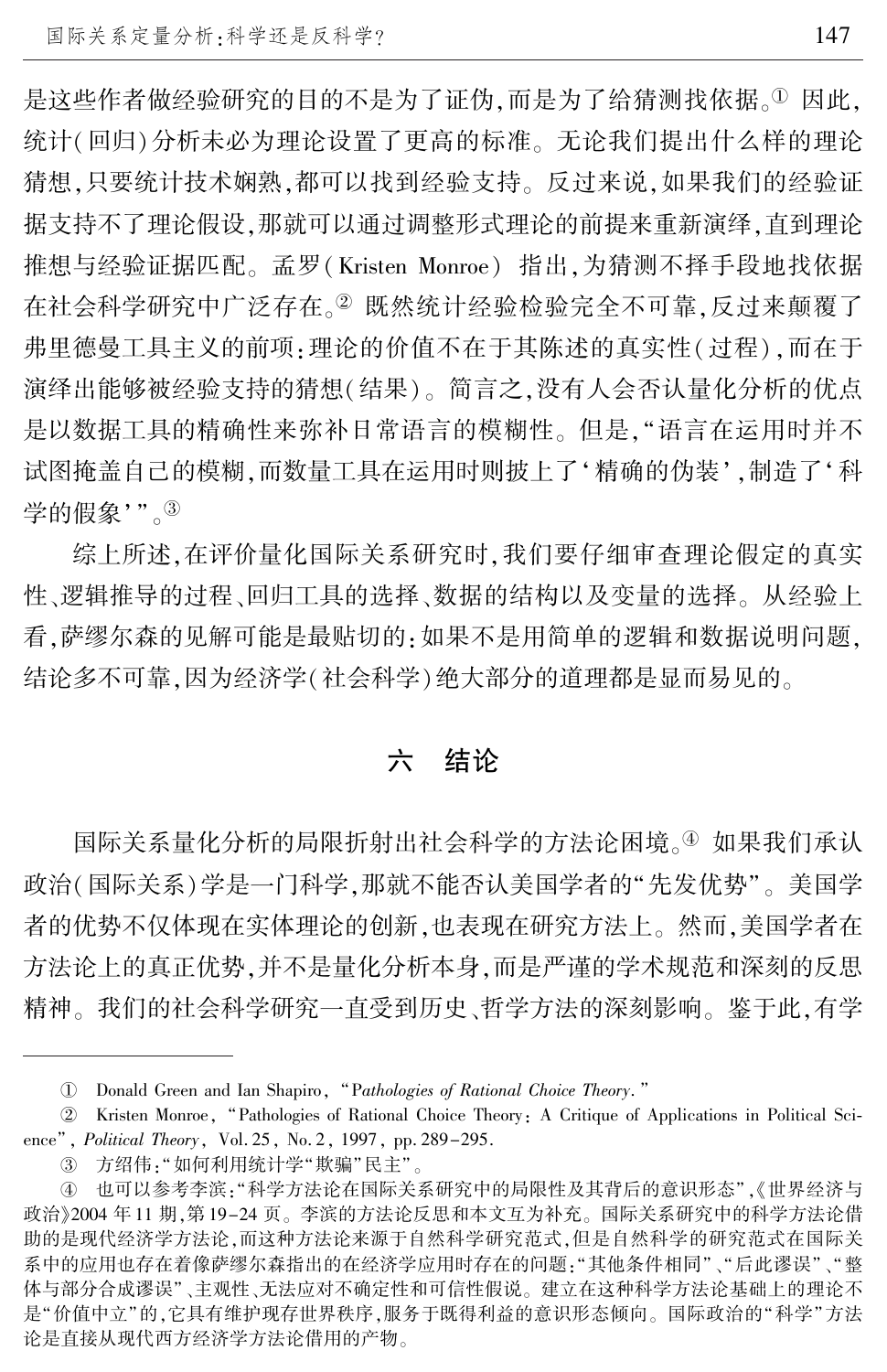者沉痛地指出:"在科学方法尚未起步的情况下,部分人就盲目追随西方新潮, 主张超越实证主义,走向后实证、后现代。 这才是食洋不化,完全脱离了中国的 现实,就如同在饥民中提倡减肥"。1 不过,本文的批判显然并不是"后实证、后 现代的",而恰恰是实证的。饥民并不是有东西吃就好,因为食物不仅可能营养 不足,还可能有毒。 如果我们引入的,恰恰是美国社会科学方法中最有害的东 西,那么,这种引进有什么意义? 我们既不能因噎废食,也不能犯我们在引进美 国知识产品时常犯的错误: "中国老是选西方不对头的搬过来"。②

在量化研究泛滥的美国社会科学界,顶尖的社会科学家有着清醒的认识。 一个有趣的现象就是,美国杰出的经济学家在出道早期,通常都大量地使用数 学,但成名后发表的文章要么不用数学,要么用最简单的数学。 林毅夫强烈建议 经济学子掌握数学工具,因为"这样才较容易在一流的经济学刊物上发表文章, 被国外一流的经济学家接受。"但是,他旋即申明:"当你们跨过了门槛,成了一 位有影响的经济学家的时候,就不能让数学来限制你们的思维,要不断地发掘新 的现象"。3 这段引言说明,相当数量的量化研究仅仅是为了发表而量化,而量 化本身会桎梏人的思维。 如果接轨是为了吸取美国社会科学的精华,为什么不 直接面对那些充满真知灼见但数学较少的部分,反而要为了接轨,去学习那些尖 深但无助于理解历史和现实的数理工具?

最后,本文对于国际关系定量研究在我国的发展,提出几点思路以供参考:

第一,在方法论层次上,有必要反思弗里德曼式工具主义。 我们应该对科学 实在论给予足够的尊重。 按照科学实在论,科学理论不仅要预测现实,也应该在 一定程度上代表、反映现实。 "我们要从真实的世界(经济)出发,去解释它的运 行,然后才轮到技术。 技术的作用只是帮助我们实现解释现实这个主要的目 标"。④ 这个思路应该是我们推进国际关系研究的出发点。

第二,我们的国际关系研究有必要追求精确性吗? 哈耶克说,精确性不是定 量分析的专利。⑤ 这里的"精确性"在很大程度上指的是逻辑性。 数学的本质是 形式逻辑。 应该说,对于社会科学家而言,形式逻辑远比数学重要。 中国人传统

① 张睿壮:"与发达国家对比看中国国际关系研究中的差距",《世界经济与政治》2004 年第 1 期, 第 22-23 页。

② 张五常:"强迫发表是悲剧(二)"。

③ 林毅夫:"论经济学方法",第 24-25 页。

榆 Ronald Coase, "Marshall on Methods", pp. 25-31.

虞 哈耶克:《科学的反革命》,第 14-16 页。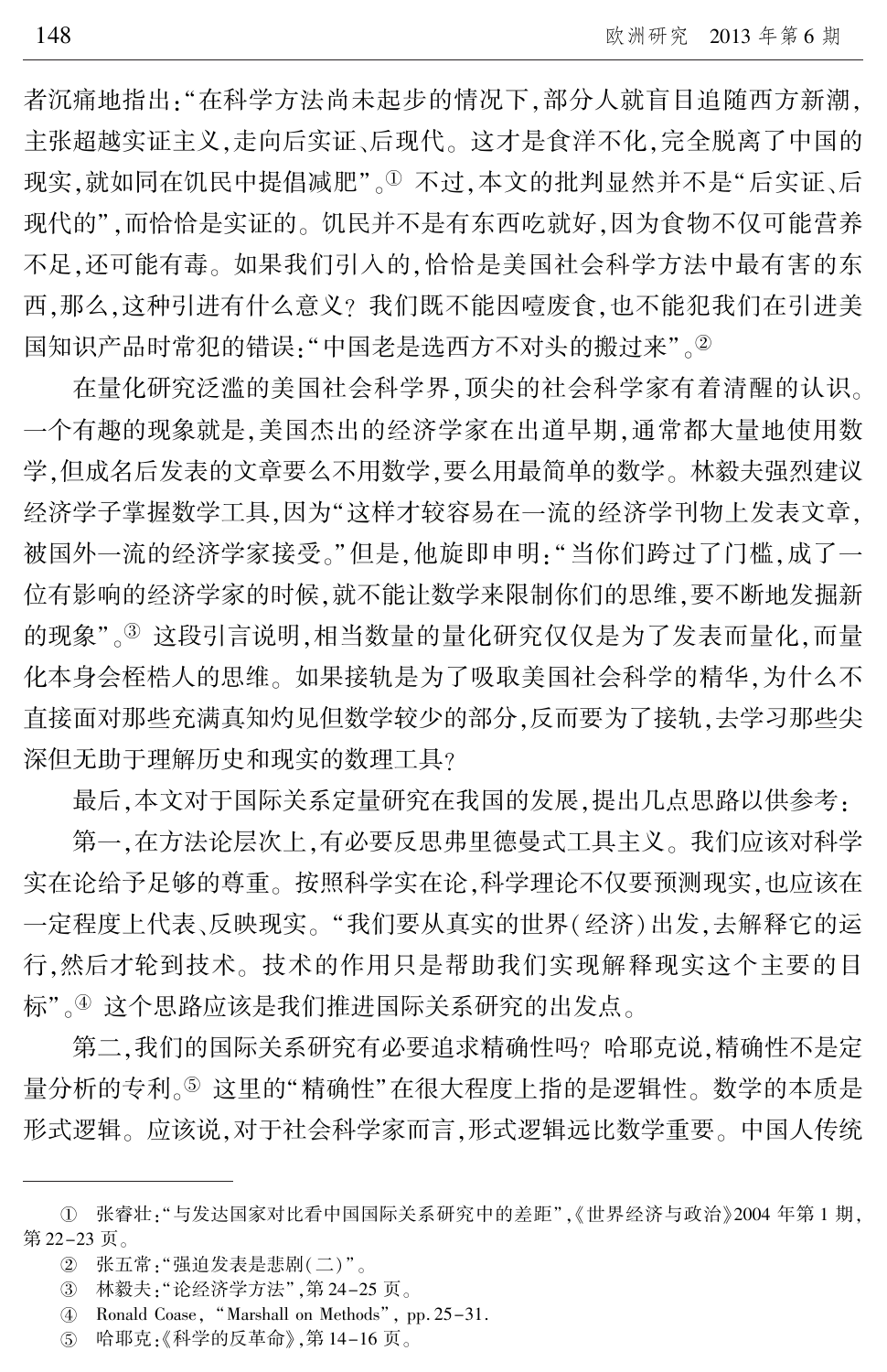的思维方式是直觉的,注重象形、类比、经验。<sup>①</sup> 我们确实有必要加强形式逻辑 的训练和修养。 但是,形式化对于社会科学进步既非必要,也不充分。 自然科学 和社会科学中的开创性贡献,很少是形式化的。2 要提出准确和逻辑连贯的观 点,不一定需要形式化。 许多非形式化著作脉络清晰、逻辑性强,非常准确。 它 们的前提通常很容易识别,远比辨别形式模型的前提容易。3 不仅如此,"凡是 想以机械原理来解析思想与价值判断的一切企图",还没有成功过。4

第三,国际关系学不是不能应用数理工具,但应该首先厘清使用的限度。 为 此需要整个社会科学界的努力,尤其是对定性分析和定量分析都擅长的学者。 莱欣巴赫(Hans Reichenbach)认为数学与物理世界是同构的。 数学形式化的力 量在物理学中体现得最充分,是因为物理世界具有可形式化的稳定性,即决定事 物间关系的条件相对稳定;此外,在同样的条件下,无机物的反映是一律的。 但 是,人的世界既远没有物理世界的稳定性,又不能指望人人对相同的刺激有同样 的反映。 因此,科学"除了指人们研究的某一事物的关系是真的,(更)重要的还 指我们研究的方法适用于你所面临的那个世界"。5) 具体而言,形式模型处理一 些问题非常得力,但对另一些问题则心有余而力不足。 例如,发展经济学之所以 逐渐被主流经济学放弃,主要的原因是形式模型无法控制影响经济绩效的地域 性变量。换言之,形式化的研究工具不适合发展经济学这块土壤。 因此,我们 有必要厘清国际关系学中的哪些问题领域适合形式化? 另一方面,回顾政治学 半个多世纪以来的发展,我们是否可以说,回归分析的引入是一个巨大的灾难, 制造了无数说不清道不明的所谓经验知识,但并没有为我们理解政治世界提供 较为明确的指示。

第四,深刻个案研究或许是社会科学最合适的研究方法。 美国主流社会科 学家有一种"理性的狂妄",总是以发现普世定律为己任。但经过半个多世纪的 努力,这个理想并没有实现,反而渐行渐远。 萨缪尔森是数理经济学的开山鼻 祖,一生致力于经济思想的形式化和普遍化。 但即使是萨氏,对经济理论的普世

① 吾淳:《中国思维形态》,上海:上海人民出版社 1998 年版;冯友兰:《中国哲学简史》,北京:北京 大学出版社 2010 年版。

 $(2)$ Stephen Walt, "Rigor or Rigor Mortis?", p. 14.

<sup>3</sup> Stephen Brooks, "Dueling Realisms", International Organization, Vol. 51, No. 2, 1997, pp. 445 -477.

榆 [奥]路德维希·米塞斯:《经济学的最后基础》,第 80-81 页。

 $(5)$ 高小勇、谢作诗: "关于数学'帝国主义'的通信"。

 $\circledcirc$ Paul Krugman, Development, Geography, and Economic Theory, Cambridge, Mass: MIT Press, 1995.